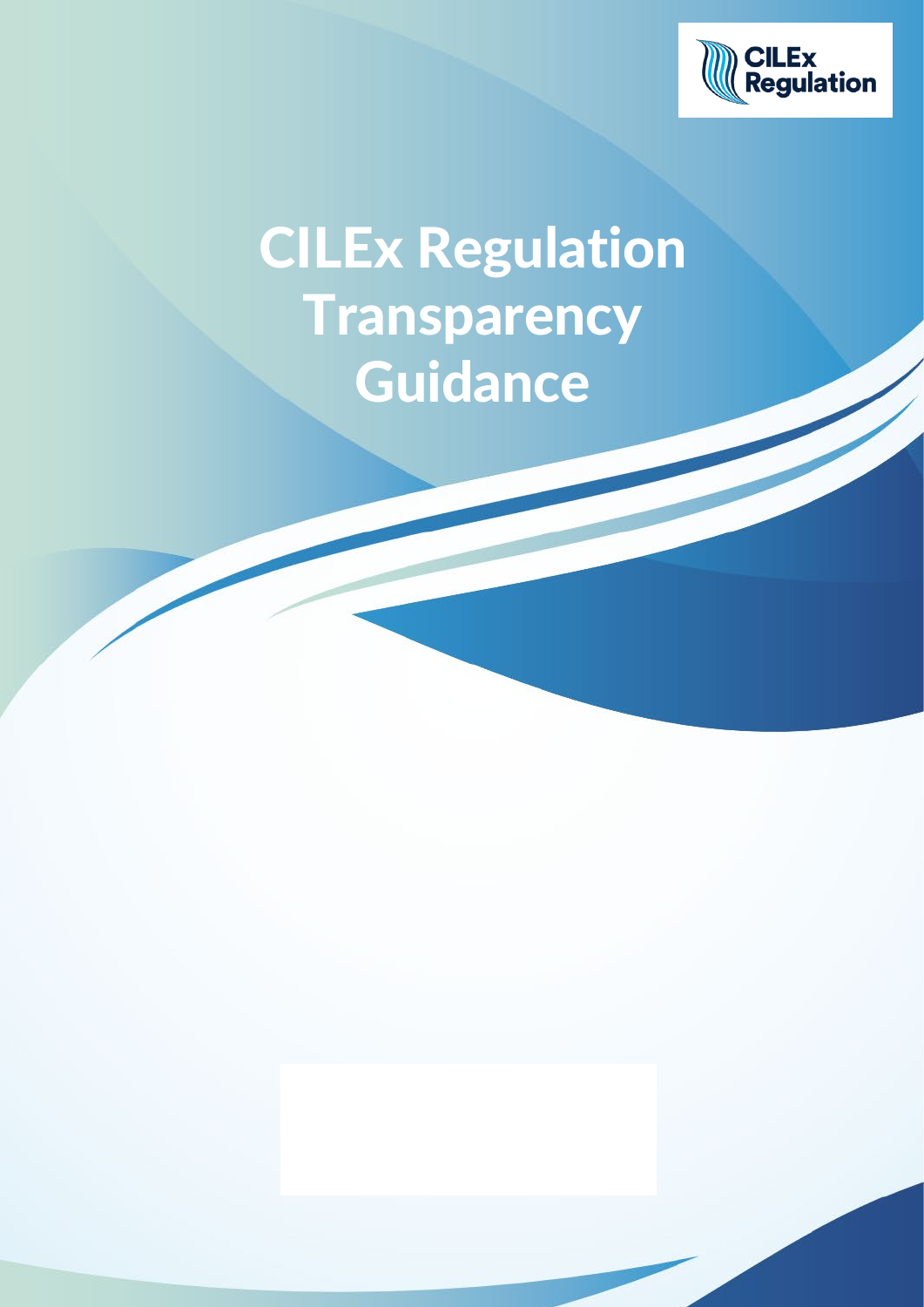# **Introduction**

The purpose of this guidance is to support CILEX Authorised Entities in meeting the minimum transparency requirements set out in the CILEx Regulation Transparency Rules.

This guidance may also assist you in making information on all areas of your website clearer.

The aim of our Transparency Rules is for consumers to have the information that they need, at the time that they are choosing legal services, so they can make an informed decision about which provider to instruct.

There are benefits for your business and consumers in providing more information than the rules require. Our Transparency Rules set out the minimum information that you must provide. We encourage you to provide such additional information that you consider will help consumers understand the services you offer and their price.

It is key to think about the consumers who are likely to use your services and provide accurate information in a format that is clear and easy to find and understand.

You should read this guidance in conjunction with CILEx Regulation Transparency Rules and the CILEX Code of Conduct.

# **Who the CILEx Regulation Transparency Rules apply to**

The CILEx Regulation Transparency Rules (the Transparency Rules) apply to CILEX Authorised Entities (firms) providing legal services in the areas of law set out at Annex A of the Transparency Rules.

Guidance about the types of legal work and related applications to which the rules will apply for immigration work, is provided at Annex F.

# **Information publication**

The Transparency Rules state that you must publish on, or via a link from, your website homepage the required transparency information set out in the Transparency Rules.

If you do not have a website, you must make the required transparency information available on request.

You might find the information about website publication later in the guidance useful.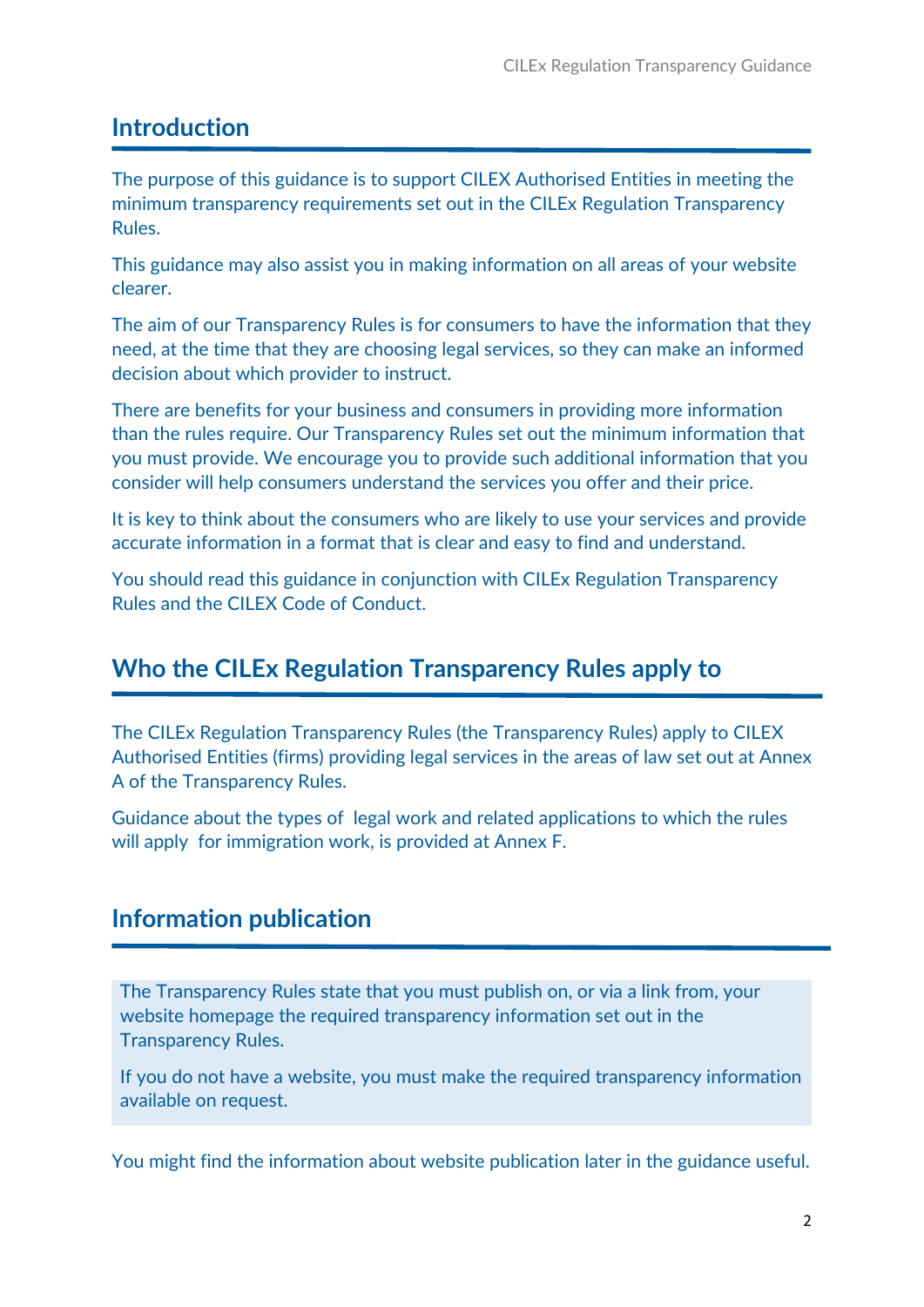If you do not have a website you may like to think about providing information:

- in public facing parts of your premises,
- by using information leaflets,
- via social media.

This information should be freely available without the need for a person to provide any of their details to obtain it.

# **Price information**

The Transparency Rules state that you must provide:

- a) The total price of the legal service.
- b) The basis on which the total price is calculated, for example, fixed fee or hourly rate.
- c) The services that are included in the published total price, and services that might reasonably be expected to be included in the published total price but are not.
- d) The price of all disbursements payable, together with an explanation of the disbursement.
- e) The prices and disbursements on which VAT must be paid and the amount of VAT payable.
- f) If conditional fee or damages-based agreements are available, then the circumstances in which clients may have to make payments themselves (including from any damages) must be explained.

Total price means all costs that must be paid for a legal service including, but not exclusively, the legal fees, disbursements, any other costs and VAT on these elements where payable.

You may wish to consider the following when planning how to provide price information.

Consumers need information that is easy to find, understand and engage with.

Publishing price information about each of the main legal services you provide can ensure consumers understand what you offer.

Explaining what services are included and what services are not included in the price makes information clearer for consumers, especially where they may assume that a service would be included. This is also important when a fixed fee is charged to avoid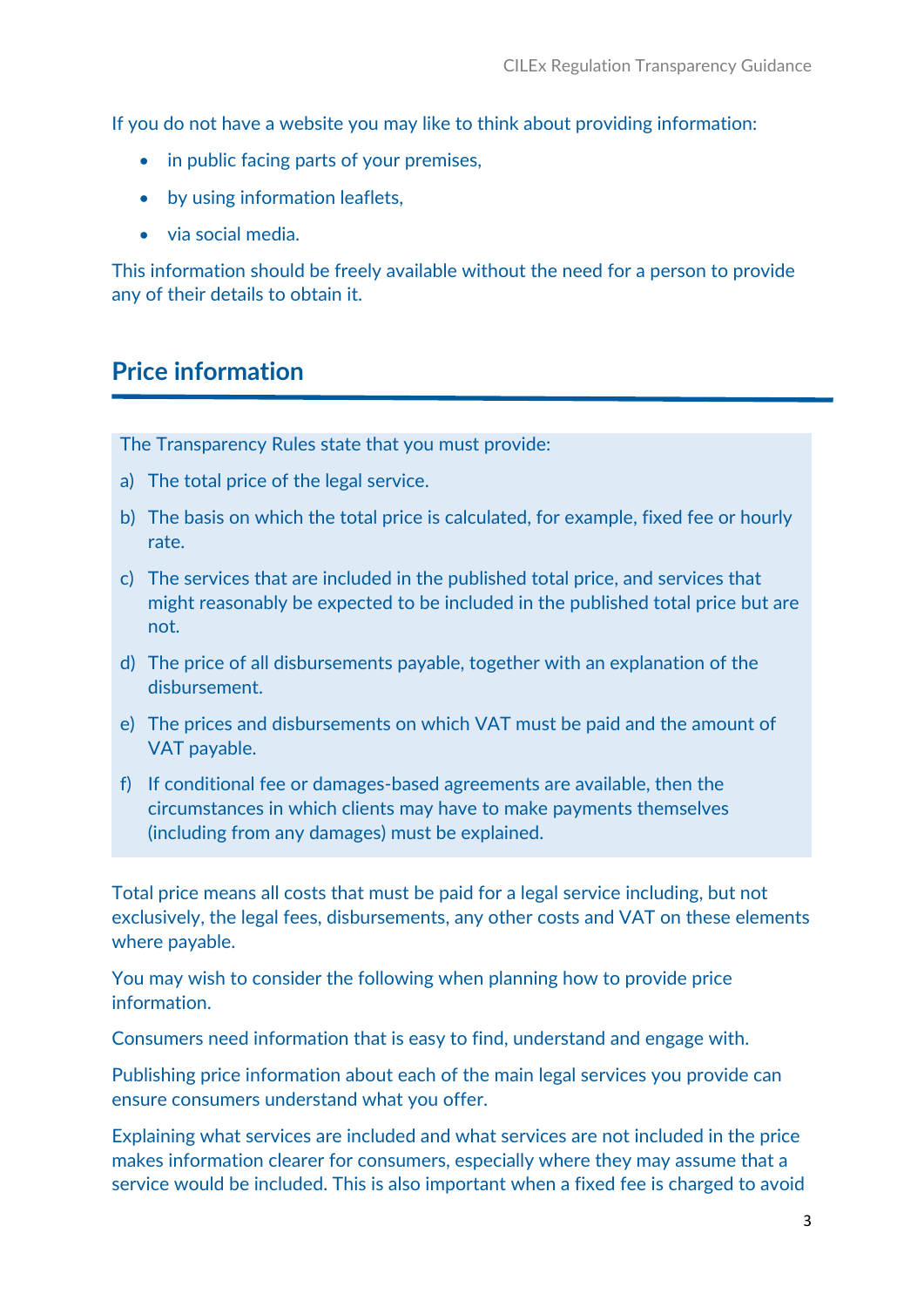misunderstanding about what consumers may have to pay extra for. This can establish a good foundation for client relationships and may help avoid complaints.

Each area of law, conveyancing, immigration, and probate will offer their own opportunities for differing ways to present price information to consumers.

When providing price information for a property sale, you may present total price in a variety of ways, such as: for a specific priced property, for a range of property prices you regularly deal with, or as the average total price if you consider that will be beneficial to assist consumer understanding. For example:

| Sale price $\left  \right.$ £200,000 | £500,000 | $E800,000 +$ |
|--------------------------------------|----------|--------------|
| Legal fee $\mathsf{E}$ X             | f        | £            |

|                | Sale price   £200,000 - £499,000   £500,000 - £799,000   £800,000 + |  |
|----------------|---------------------------------------------------------------------|--|
| Legal fee $EX$ | £X                                                                  |  |

You might consider listing factors which could increase the overall cost.

You could provide information about services which can be purchased at an extra cost, if appropriate.

In Annex A we have provided examples for you to consider when deciding how to display price and service information. You know the types of consumers your firm delivers legal services to. We suggest you consider providing information in the format which consumers will find most helpful and using examples of price information which will most accurately and usefully meet their needs.

Example templates for conveyancing and probate are provided at Annex B. These can be used as a guide to how to set out price information. They are also provided for guidance if you are thinking about operating an online quote generator to deliver the price transparency required in the Transparency Rules.

There is an example of providing price information as an hourly rate for an immigration transaction, together with details about service, at Annex C. If you charge a fixed fee, there is an example on page 15 which can be adapted to fit with the service section of the example at Annex C.

If you are considering using an online quote generator, you may wish to consider the questions set out in Annex B when deciding which quote generator would work for your business. The quote should be generated without any further contact for the consumer with your firm or an intermediary.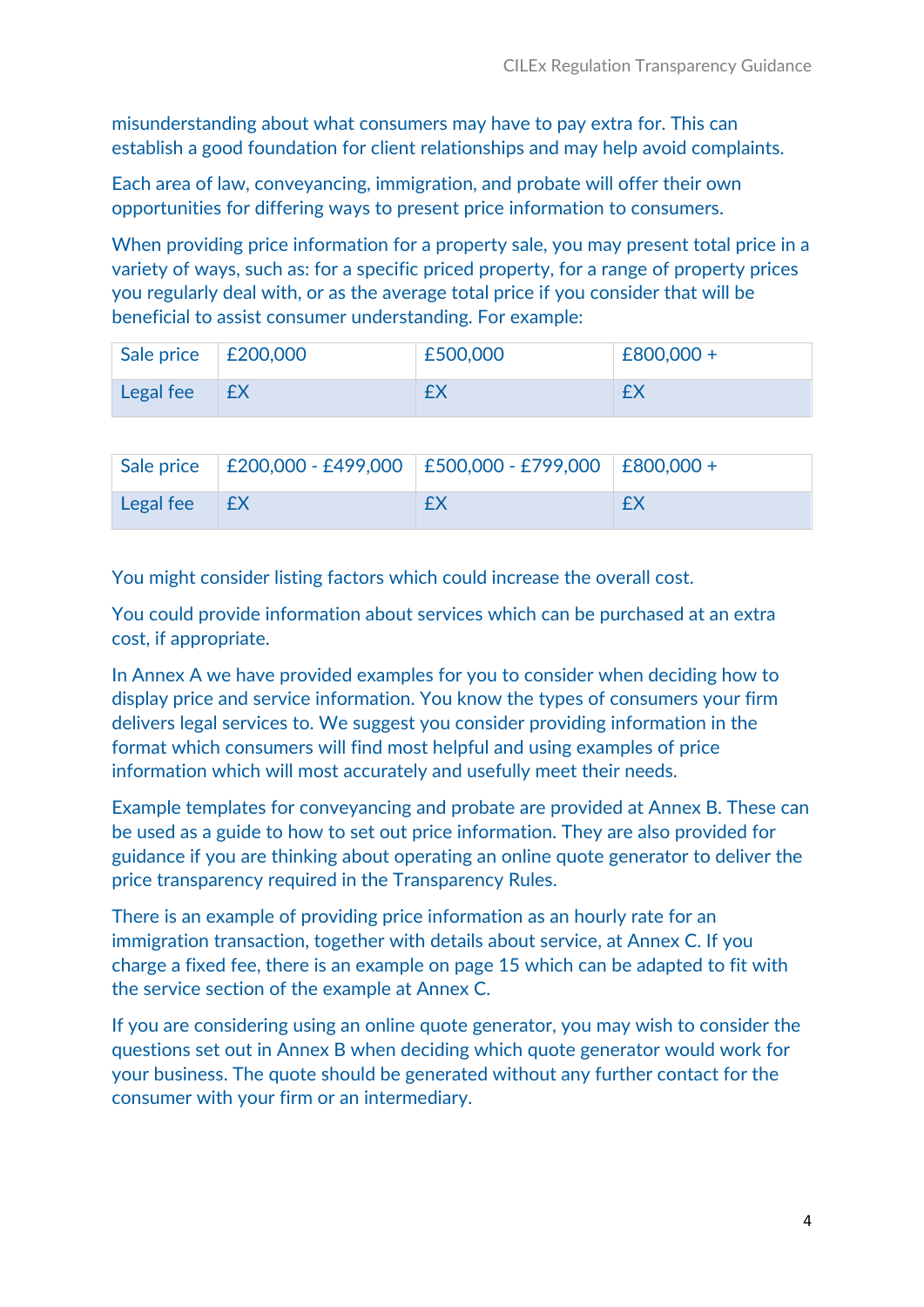It may be helpful to be aware that recent research<sup>[1](#page-4-0)</sup> found that consumers are put off by having to provide personal information to obtain a quote.

If you decide to use a quote generator, you may find many consumers are reluctant to engage if required to provide contact details to obtain a quote, so you will still need to provide an indicative total price on your website.

If you use an online quote generator, you should ensure that you comply with data protection legislation when handling consumers' data.

Some disbursements differ for each consumer. You could provide some information through linking to third-party websites such as the **[HMRC SDLT calculator,](https://www.tax.service.gov.uk/calculate-stamp-duty-land-tax/#/intro) Gov.UK** [Inheritance Tax information](https://www.gov.uk/inheritance-tax) or the [Home Office.](https://www.gov.uk/browse/visas-immigration)

The Transparency rules do not require you to publish a quote for every set of circumstances you might deal with, for example, to anticipate unusual complex situations, but to provide sufficient information so people can gain an informed understanding of the price of services you offer.

# **Benefits to you**

Consumers often assume that legal services are expensive and beyond their financial means. This results in some consumers being reticent in approaching legal firms and some consumers do not engage a lawyer to carry out legal work. Being clear about the price of your services:

- will give consumers confidence to approach your firm,
- will provide you with the opportunity to engage with the types of consumers you provide work for and
- may help to avoid misunderstandings and cost related complaints later in the transaction.

#### **Benefits to consumers**

A clear indication of the price of a service will give consumers confidence to

- instruct your firm and
- budget and or save up to pay for the legal services they need.

<span id="page-4-0"></span><sup>&</sup>lt;sup>1</sup>[Price transparency in the conveyancing market](https://www.sra.org.uk/globalassets/documents/sra/research/price-transparency-conveyancing-market.pdf) p36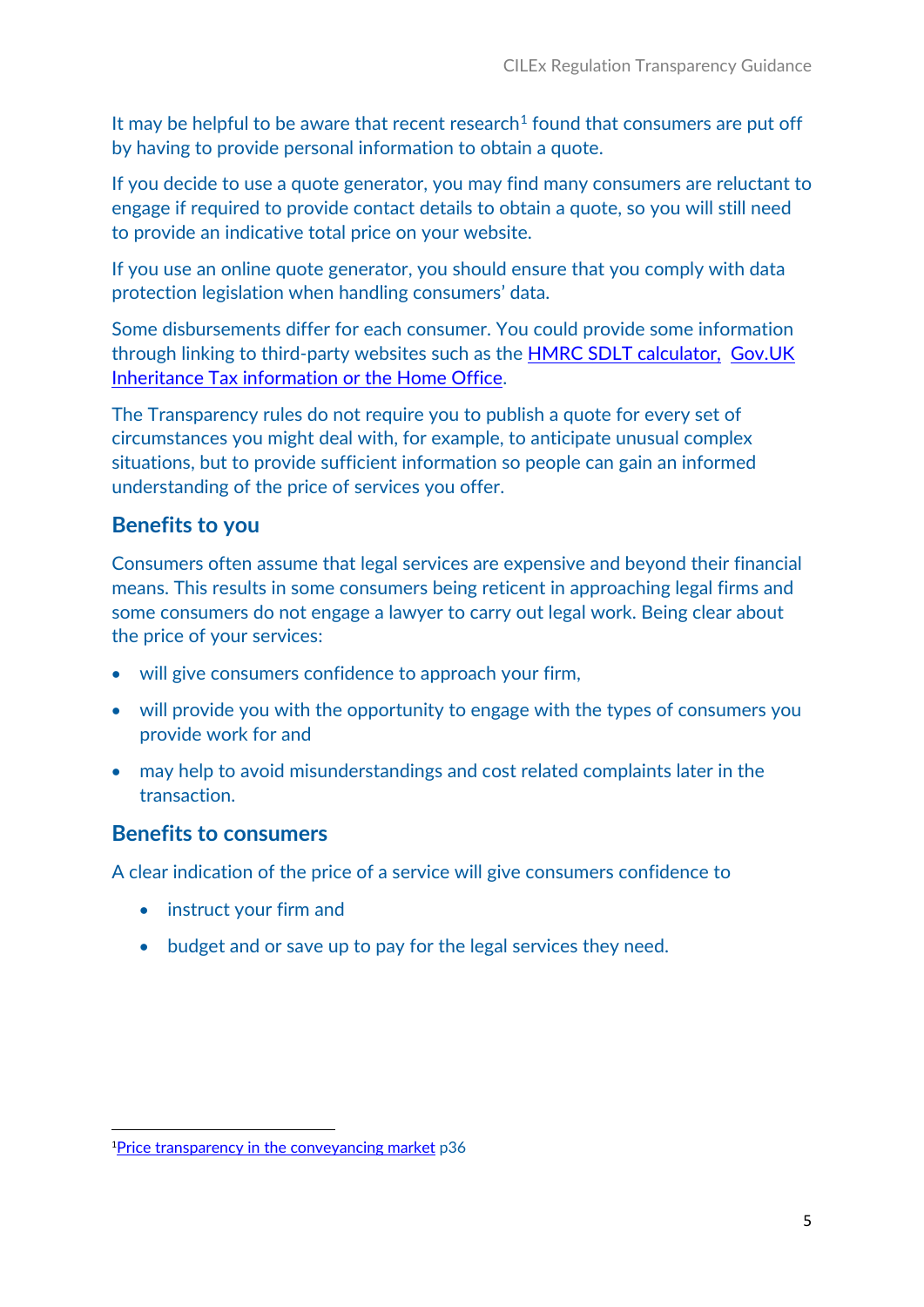# **Service information**

The Transparency Rules state that the service information you provide must include:

- a) A description of the legal services provided.
- b) The key stages of the legal service.
- c) Typical timescales for each stage of the legal service.

Publishing a description of the services you provide with the key stages of the legal services and typical timescales for each stage can help consumers understand the work that will be involved in the price charged. We have provided examples for you to consider in Annex C (immigration) and D (conveyancing).

You might think about the following when providing service information.

If you provide legal services in addition to those set out in Annex A to the Transparency Rules, it makes sense to provide information about those services. This can increase consumer awareness of all the services you offer which may benefit your business.

Legal services can be provided in a variety of ways and information about this is valued by consumers when choosing which firm to use. You could set out how you deliver your services, such as:

- in person
- by email
- online only
- how you keep consumers up to date with their case
- how frequently you provide information and or an update on a case
- as a sole practitioner, that you deliver all the legal work yourself
- services that are friendly to people with a vulnerability, for example, mental health friendly; further information can be found on our website: [Risk](https://cilexregulation.org.uk/wp-content/uploads/2018/11/12-Recognising-and-Responding-to-Consumer-Vulnerability.pdf)  [Management: Recognising and Responding to Consumer Vulnerability](https://cilexregulation.org.uk/wp-content/uploads/2018/11/12-Recognising-and-Responding-to-Consumer-Vulnerability.pdf)

Consumers value knowing who will be providing the services they are looking to purchase. Providing details of who will carry out the work and how they will do this will allow you to differentiate the services you provide.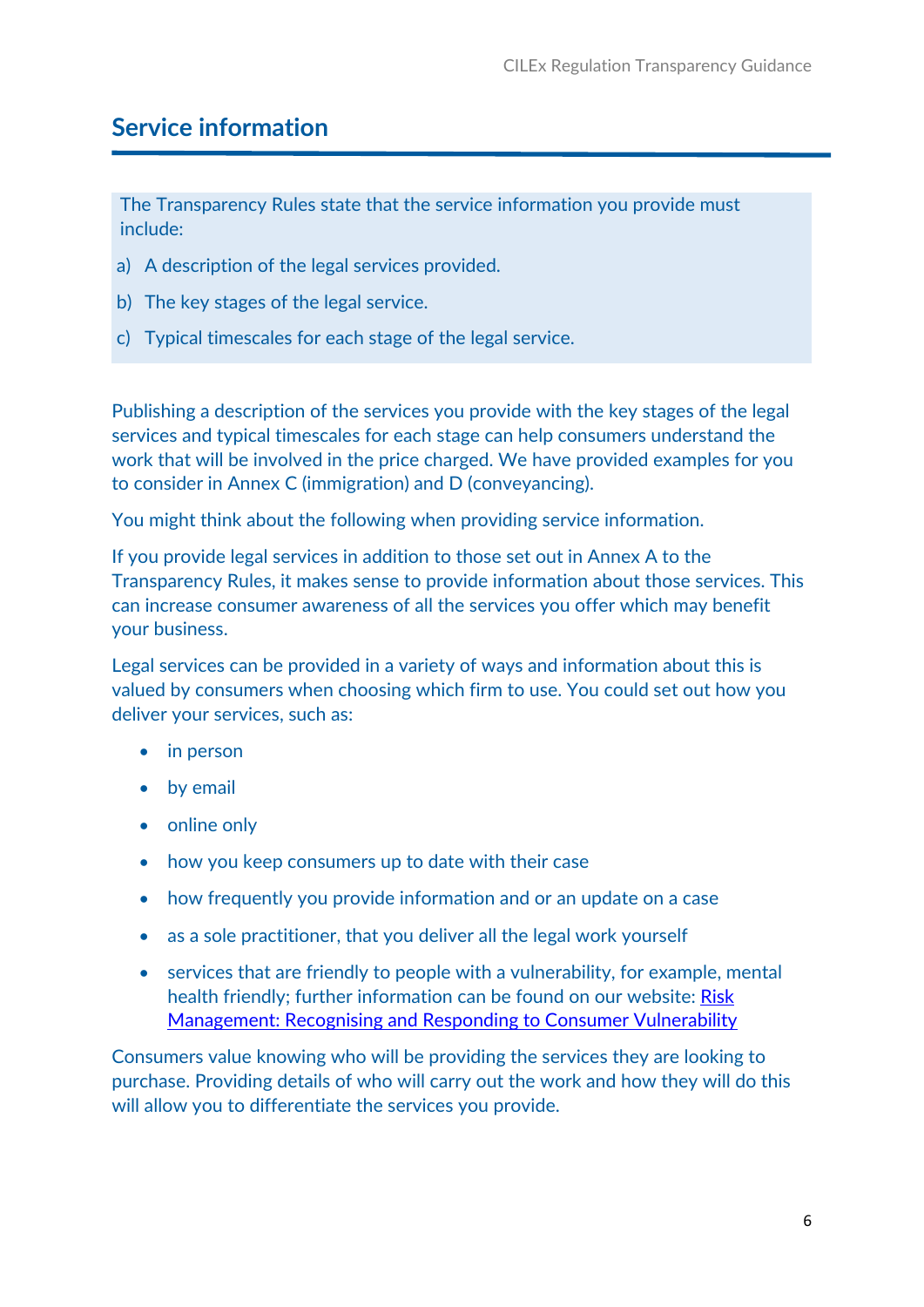Some consumers are content for a range of people to work on their case, whereas others appreciate the continuity of one fee earner. It is good practice to provide information about the mix of staff providing the work and their qualifications.

We encourage you to provide information which demonstrates the areas of work in which you have expertise and or your firm focuses on. For example, the length of time you have practiced in an area of law, your typical clients and any additional qualifications or accreditations you have.

You can further differentiate what you offer to engage with consumers by displaying information about other aspects of your service.

Publishing information about aspects of your service that are important to consumers, makes accessing your services easier. This might include:

- opening hours
- face to face meetings
- email/phone
- office accessibility
- hearing loop
- languages spoken
- translation services
- car parking
- home visits
- responsive service with out of hours contact
- dedicated fee earner contact
- web portal.

Another way to assist consumers can be by linking to websites that provide easy to understand information and or animated guides to the key stages in the services you provide. For example, [Legal Choices,](https://www.legalchoices.org.uk/) [Conveyancing Association,](https://www.conveyancingassociation.org.uk/) [Money Advice,](https://www.youtube.com/watch?v=lDroLvBtrus&feature=youtu.be&list=PLzJI8W1q5m7p-C79a_HP4EIObQViuLn4e) [Regulation Matters,](https://www.regulationmatters.uk/) [Gov.UK](https://www.gov.uk/) and the [Home Office](https://cilexgroup-my.sharepoint.com/personal/sue_chandler_cilexregulation_org_uk/Documents/CMA/IMMIGRATION%20TRANSPARENCY/GUIDANCE/DRAFT%20Transparency%20Guidance%20Word%202020%20(v2).docx) websites.

It can assist consumers to list key information they could have to hand when contacting your firm, there is an example for preparing for a first meeting with a family lawyer on [Legal Choices.](https://www.legalchoices.org.uk/legal-choices/got-a-legal-issue/families/meeting-family-lawyer-first-time) In this way consumers can start accessing your service as soon as they contact you.

# **Benefits to you**

Consumers value knowing who will be providing the services they are looking to purchase, what services your firm offers and how the work will be carried out for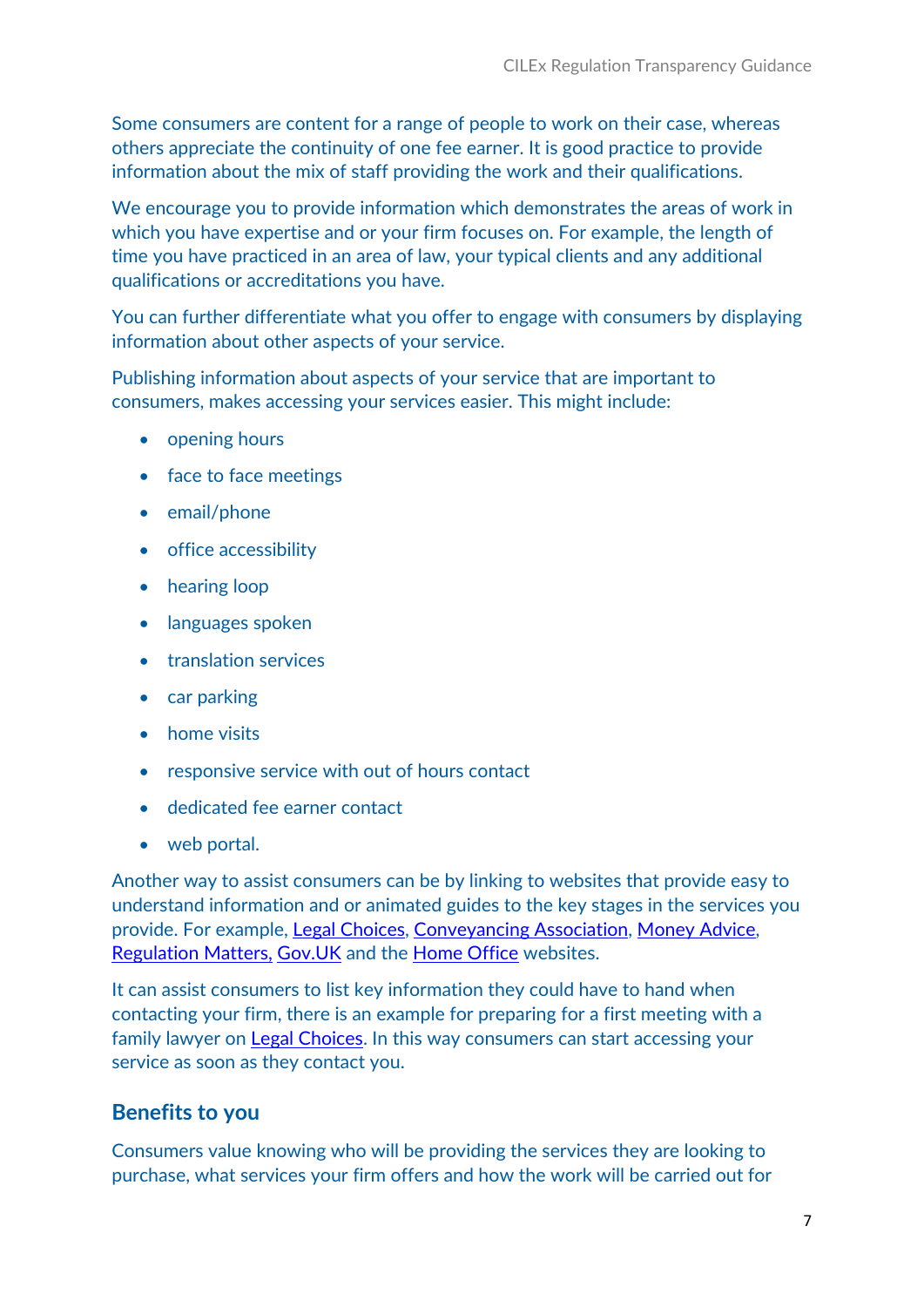them. Providing details of who will carry out the work and other service provision will allow you to differentiate the services you provide.

#### **Benefits to consumers**

Consumers can understand what is offered for a price and make an informed decision based on what aspects of service and price are important to them.

Consumers will know from the information you provide that your firm has the right experience to help them with their specific legal problem.

# **Complaints and redress information**

The Transparency Rules state that you must publish details of your free complaints handling procedure including how and when a complaint can be referred to the Legal Ombudsman and to CILEx Regulation.

We refer you to our [complaints handling information](https://cilexregulation.org.uk/wp-content/uploads/2018/11/First-Tier-Complaints-Handling.pdf) and remind you that your complaints handling procedure must also inform consumers of their right to complain to CILEx Regulation (Principle 5 of the CILEX [Code of Conduct\)](https://cilexregulation.org.uk/wp-content/uploads/2018/11/CILEx-Code-of-Conduct.pdf).

We provide some suggestions below of how you may wish to approach presenting details of your complaints procedure in a way that is simple and easy to access.

#### **Benefits to you**

Consumers are used to the availability of redress schemes; being up front and explaining that you have a complaints procedure in place in the unlikely event that something should go wrong can offer reassurance to consumers in choosing to use you.

You can use this information to:

- demonstrate your commitment to providing excellent consumer service and
- emphasise that there is a Legal Ombudsman available.

#### **Benefits to consumers**

Consumers need to know that they can complain, easily find out how to do so and know that there is a Legal Ombudsman where they can take unresolved complaints. Providing complaints procedure details on a firm's website, allows consumers easy access to this important information.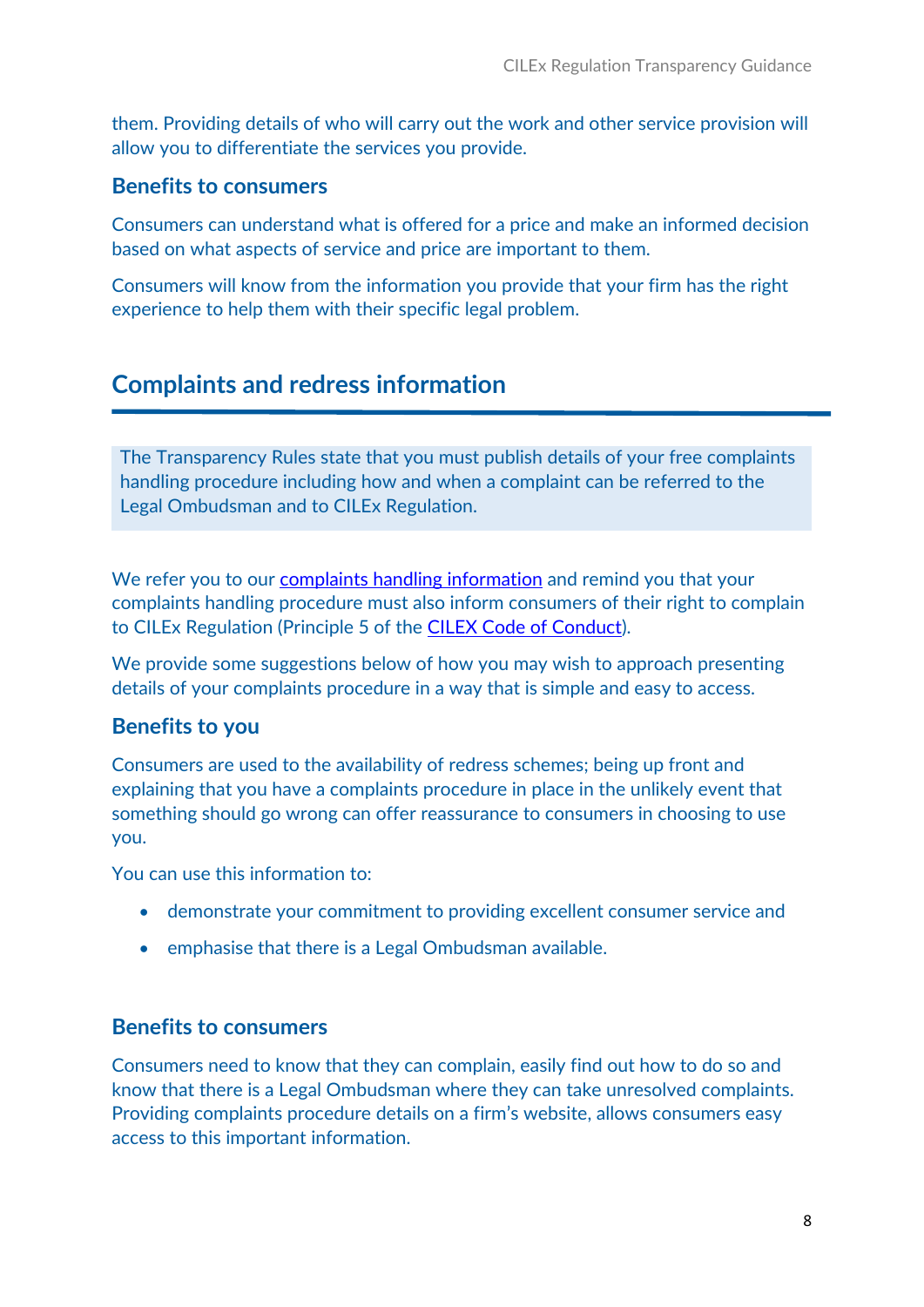# **Regulatory information**

The Transparency Rules state that you must:

- state that you are required to have Professional Indemnity Insurance (PII) to cover all legal services you provide and it must be clear which legal services are covered by your PII;
- make clear the area(s) of law in which you provide legal services that:
	- o you are authorised for,
	- o are covered by CILEx Regulation's Compensation Arrangements, and
	- o are not covered by CILEx Regulation's Compensation Arrangements;
- display on your company's letter headed paper, emails and on the home page of your website the wording that you are "Authorised by CILEx Regulation for.." followed by the area of law in which you have been granted authorisation and your authorisation number; and
- display on the home page of your website the CILEx Regulation logo(s) relating the area(s) in which your firm is authorised to conduct legal services.

You may wish to use a diagram to explain this information and we have suggested a possible way to present this in Annex E.

#### **Benefits to you**

Research finds that consumers assume all legal service providers are regulated although they are not. You can distinguish yourself as regulated by emphasising the benefits of professional standards and consumer protections offered by PII and possible access to the CILEx Regulations Compensation Arrangements.

#### **Benefits to consumers**

Highlighting that your firm is regulated, and the benefits this provides, will enable consumers to make informed choices about the type of firm they wish to use. Consumers can feel reassured by the professional standards and consumer protection benefits that come with the use of a regulated firm.

# **Quality of your services**

Consumers are looking for information which feeds into the quality of your services, so they can assess value for money.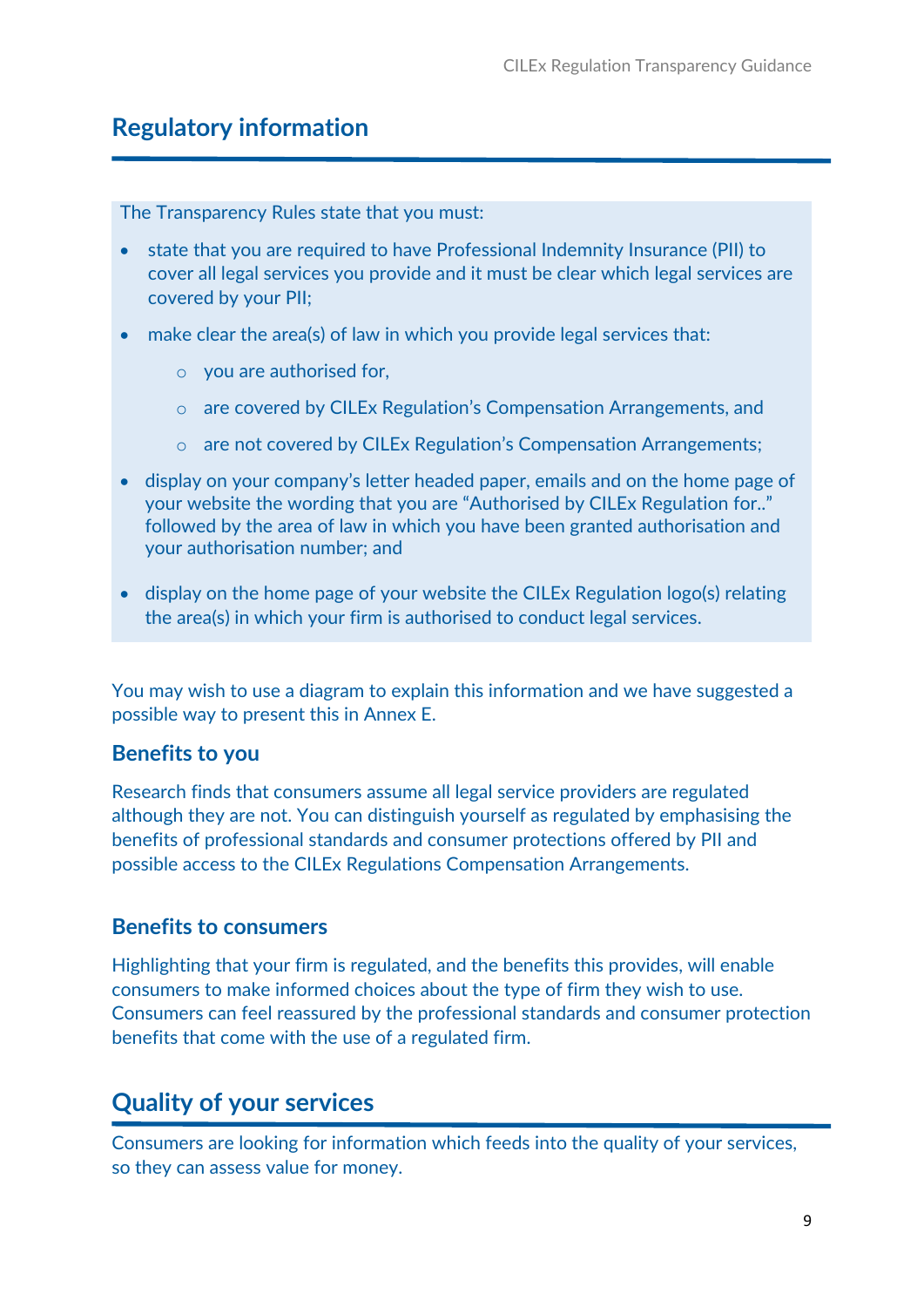# **Client feedback**

We encourage you to publish client feedback/testimonials on your website or via a third-party platform. Independent services have been set up over recent years which collect and publish client reviews and you may wish to consider use of one of these. You can often demonstrate your commitment to consumer service by providing a positive response in the unlikely event of receiving negative feedback. We suggest that you look at our information on our website at [online reviews and endorsements.](https://cilexregulation.org.uk/wp-content/uploads/2018/11/Cilex-doc-9-Online-Reviews-and-Endorsements.pdf)

# **Benefits to you**

Reviews often bring out the positive aspects of the service you offer and enable you to share these with consumers and differentiate the service you offer.

# **Benefits to consumers**

People rarely have legal needs, so they are unable to build up a personal knowledge of legal services providers. Consumers are used to including reviews in decision making for purchasing services and products and can benefit from the views of those who have used your services when deciding which firm to use.

# **How to approach providing transparency information**

# **Website publication**

We would suggest that you consider the following aspects of your website.

#### **Navigation**

Recent research<sup>[2](#page-9-0)</sup> finds that the ease with which information can be accessed can have a large effect on consumers' ability and willingness to find and use it. Consider how you can make your website simple to navigate. Make it easy for consumers to find information on the Home page of your website, or via a link which is easy to locate on the Home page.

#### **Accessibility**

It is good practice to ensure that your website is accessible and can be used by individuals using assistive technology. This will help you engage with a wide range of consumers.

#### **Tools**

You may wish to consider the use of website tools, such as the information icon "i" which can be hovered over to reveal explanations. In this way you can provide

<span id="page-9-0"></span><sup>&</sup>lt;sup>2</sup> Price transparency in the convevancing market p 36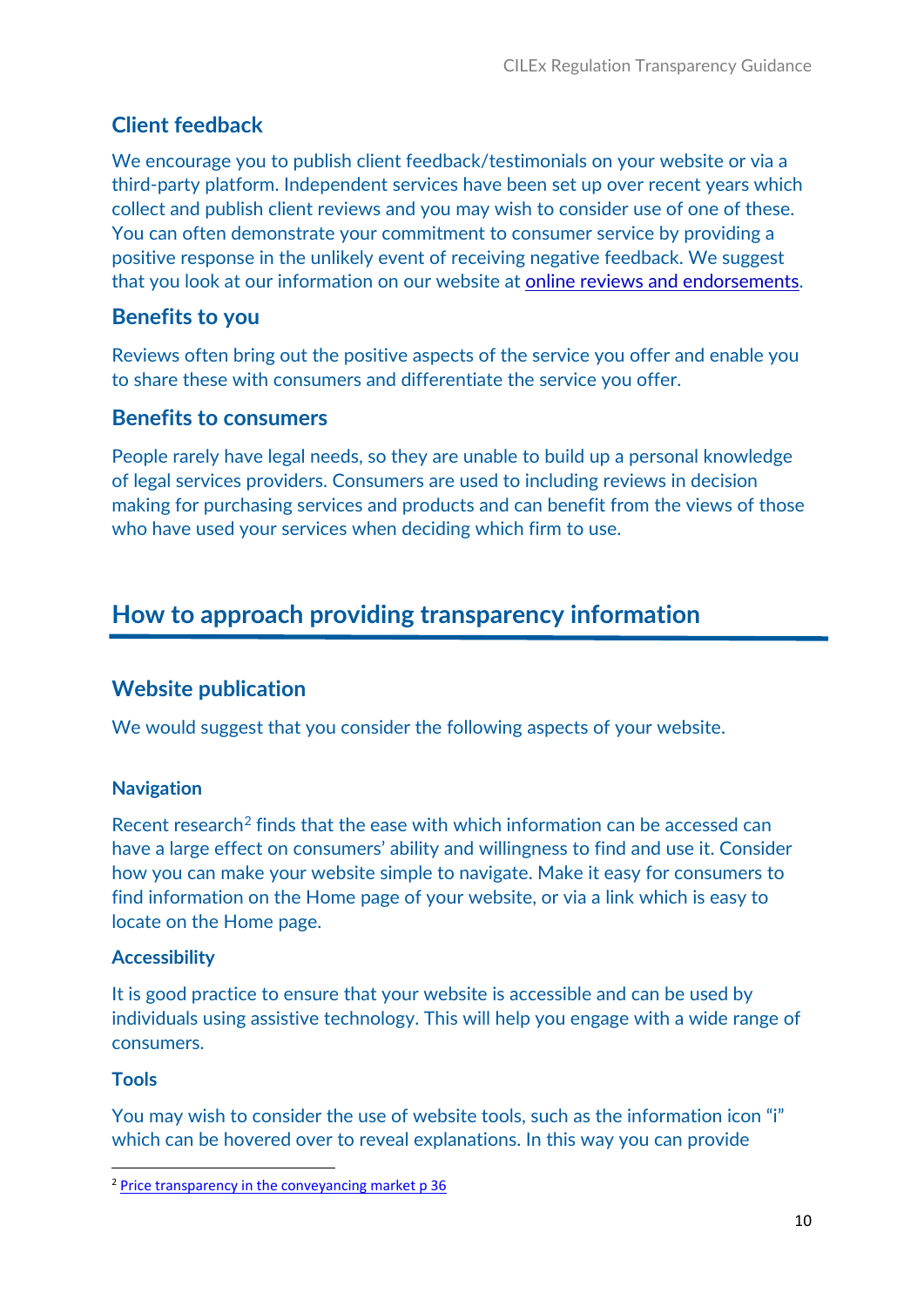information for consumers who value more in-depth explanations while keeping initial presentations simple and easy to understand.

#### **Accuracy**

It makes sense to regularly check that the information on your website is accurate and up to date; and to frequently test and fix any links to other websites.

#### **Contact Details**

It is important to provide contact details on your website, for example, email and telephone number. Consumers may wish to contact you to check out their understanding of website information and or gain a sense of rapport and approachability.

# **Benefits to you**

Consumers are more likely to engage with your website and contact you if they can find the information they want quickly and with minimum effort. Research<sup>[3](#page-10-0)</sup> also suggests that consumers can perceive good information that is presented well as one indication of a firm's quality.

#### **Benefits to consumers**

Consumers can find the information they value and need with minimum effort and this will help people engage with and choose legal services that meet their needs.

# **Key points to presenting information**

Research<sup>[4](#page-10-1)</sup> makes it clear that information needs to be:

- provided in a format that can easily be accessed by consumers and
- prepared with the needs of the types of consumers who use your service in mind.

This may include:

- easy to read information and or
- different language versions of information.

<span id="page-10-0"></span><sup>&</sup>lt;sup>3</sup> Price transparency in the conveyancing market p 44

<span id="page-10-1"></span><sup>4</sup> [Client Care Letter research](https://cilexregulation.org.uk/wp-content/uploads/2020/03/Client-Care-Letters-Research-Report-FINAL-201016.pdf)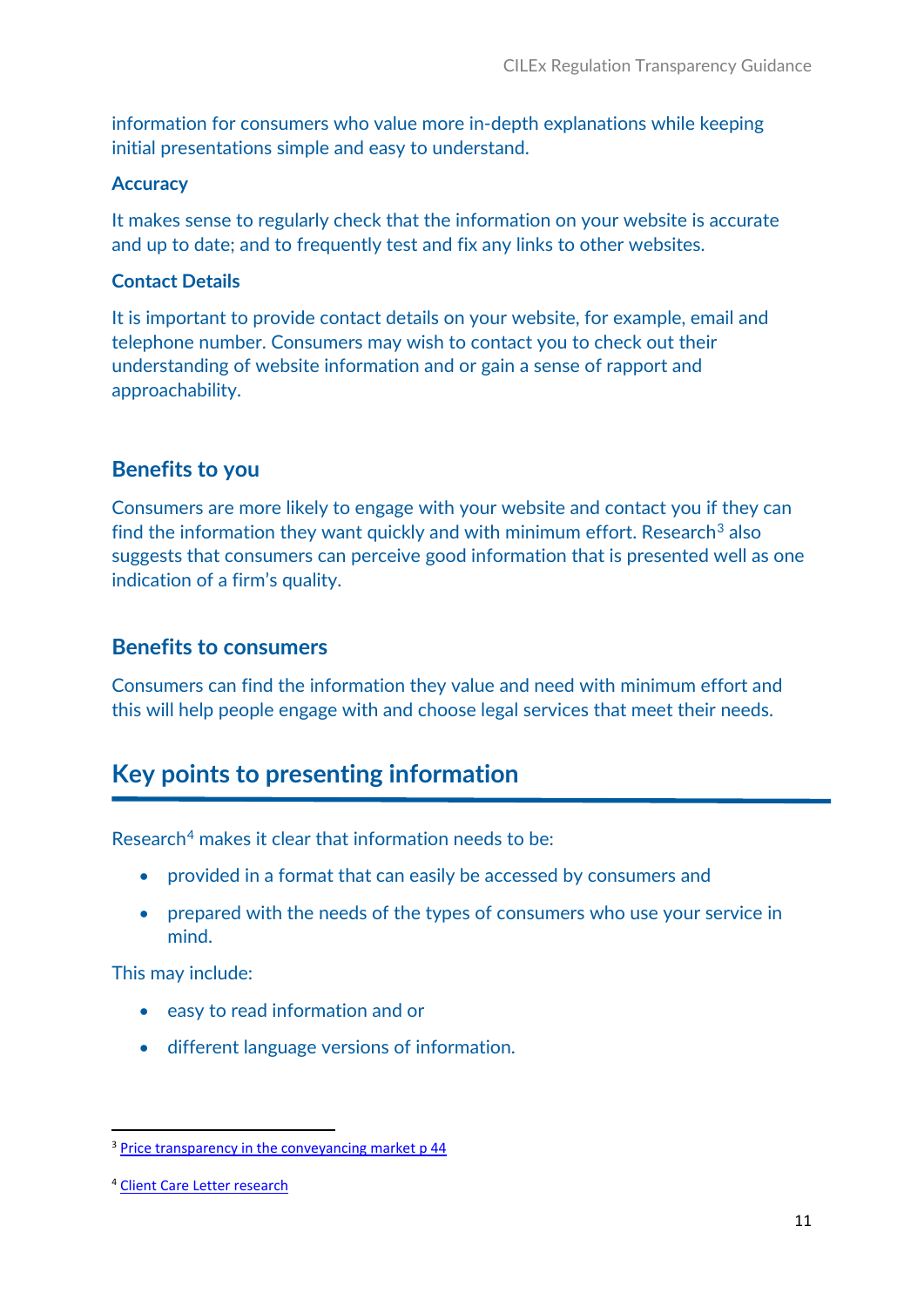There are limits to the volume of information that consumers can usefully process. People often only scan the page. It is important to provide information in a way that is easily digestible.

#### **Information should be**

#### **Easy**

- 1. **Show a clear purpose**
	- Use directional headings.
- 2. **Keep it concise**
	- Avoid excessive detail and dense text.
	- Keep sentences short, so key details stand out.

#### 3. **Use plain language**

- The [Plain English Campaign](http://www.plainenglish.co.uk/) is a good starting point. Using plain language, for example, might see "try" replacing "endeavour"; "issue or case" replacing "matter" and "other costs payable to another organisation" replacing "disbursements".
- Avoid legal jargon and where this is not possible, provide an easily understandable explanation. For example, rather than "Naturalisation or registration under the British Nationality Act 1981", consider "Applying to become British".
- Refer to key forms using easy to understand descriptions rather than technical or numeric references. For example, rather than an "ILR", consider "settling in the UK".
- 4. **Prioritise information**
	- Give priority to information that consumers need and want.

#### **Attractive**

- **1. Highlight key information** 
	- use bold text for essential details
	- use imagery so details stand out, such as summary boxes or diagrams
	- consider presenting information through short video clips
	- consider whether to link to animations or videos.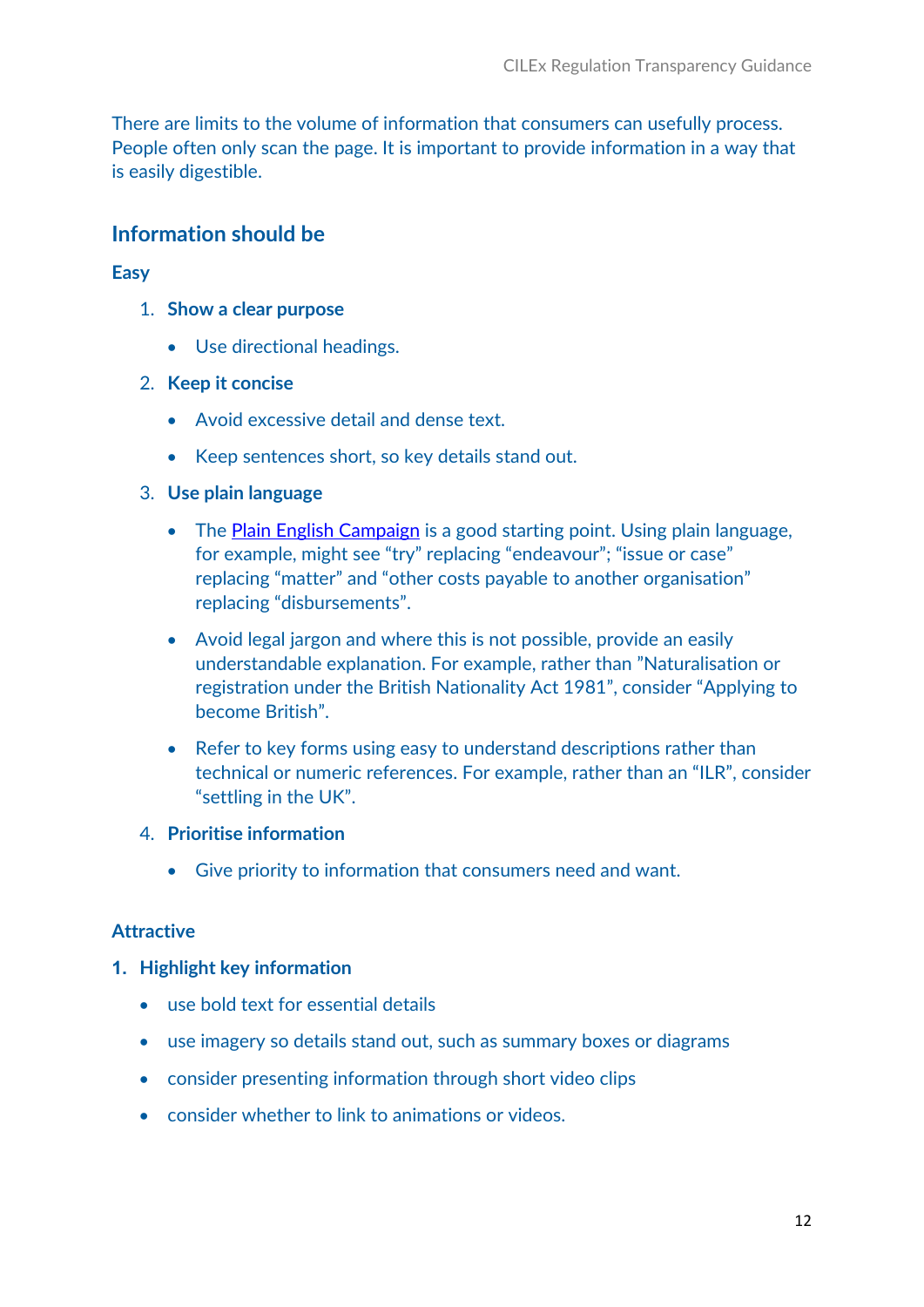#### **2. Make it easy to read**

People more readily engage with content that gives the impression that it is easy to read. You might:

- Break down information so that it is straightforward to pick out and more visually appealing. Achieve this by use of:
	- o bullet points,
	- o tables and or diagrams,
	- o a staged process for complex content, such as your complaints procedure, and
	- o subheadings.
- Use an accessible font size
- Use short paragraphs.

**Date issued: 24 January 2022**

# **Templates and possible presentations**

We have provided example templates at Annex B and possible presentations at Annexes A, C and D that you may choose to use if you wish. They are indicative of the type of information that you may consider appropriate for consumers, although, it is important that you design the information that you publish to provide an accurate reflection of the services you offer.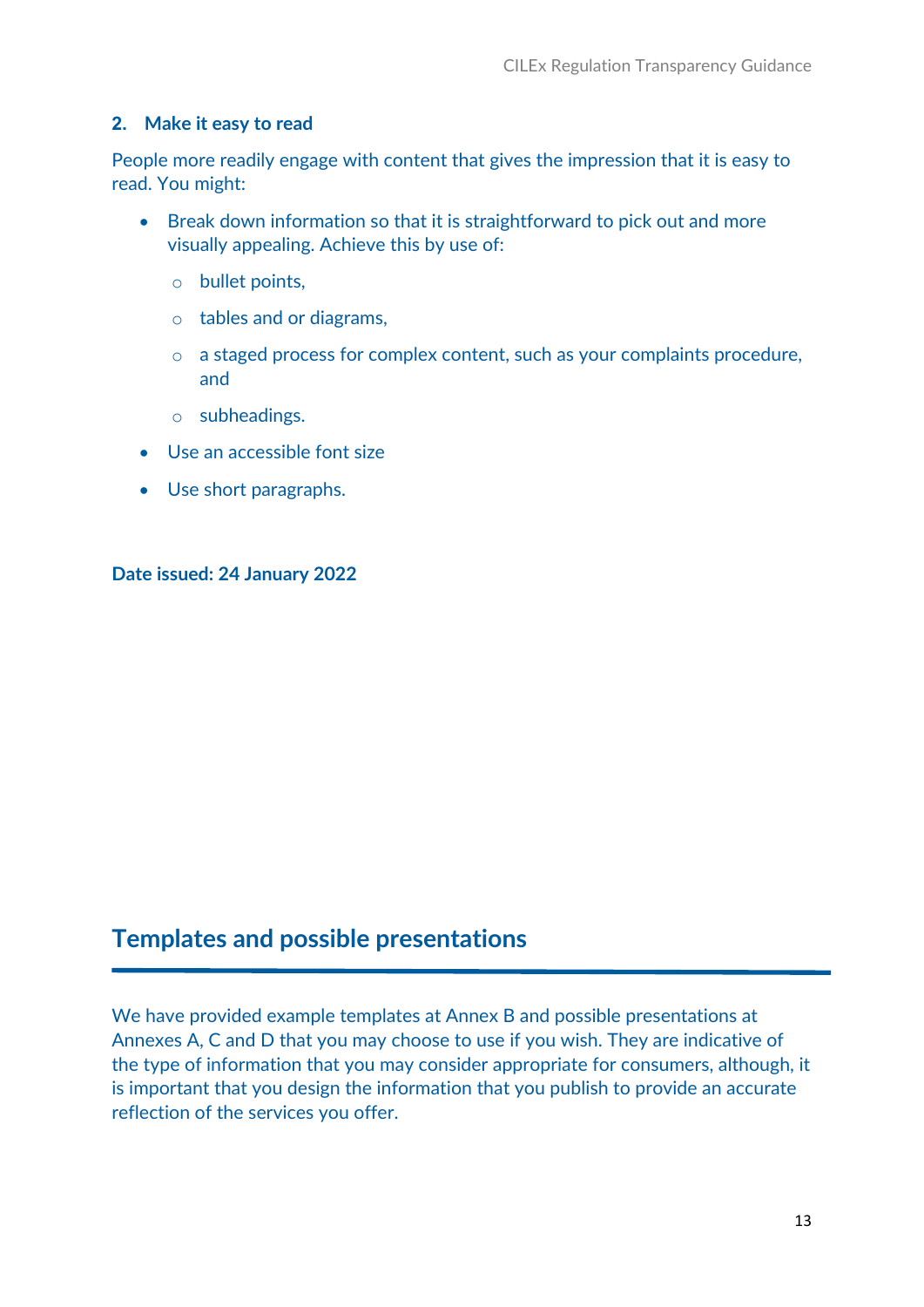#### **Annex A: EXAMPLE PRESENTATIONS**

#### **PRICE BASED ON A BUYING A PROPERTY FOR £X**

| Conveyancer's/Lawyer's fees          |           |           |
|--------------------------------------|-----------|-----------|
| Legal fee                            | <b>£X</b> |           |
| VAT on legal fee                     | <b>£X</b> |           |
| Mortgage administration fee          |           |           |
| <b>Subtotal</b>                      |           | <b>£X</b> |
|                                      |           |           |
| Referral fee paid to AB              |           | <b>£X</b> |
|                                      |           |           |
| Search fees                          |           |           |
| <b>Local Authority search</b>        | <b>£X</b> |           |
| <b>VAT Local Authority search</b>    | £X        |           |
| Environmental search                 | <b>£X</b> |           |
| VAT on Environmental search          | <b>£X</b> |           |
| Drainage search                      | <b>£X</b> |           |
| <b>VAT Drainage search</b>           | <b>£X</b> |           |
| <b>Subtotal</b>                      |           | <b>£X</b> |
|                                      |           |           |
| Costs payable to other organisations |           |           |
| (disbursements)                      |           |           |
| <b>HM Land Registry fee</b>          | £X        |           |
| <b>HM land Registry searches</b>     | <b>£X</b> |           |
| Electronic money transfer fee        | <b>£X</b> |           |
| <b>Subtotal</b>                      |           | <b>£X</b> |
|                                      |           |           |
| <b>Stamp Duty Land Tax</b>           |           | £X*       |
|                                      |           |           |
| <b>Total</b>                         |           | <b>£X</b> |

\*Stamp Duty Land Tax is based on a purchase price of X and is accurate as at xx/xx/xx. The amount of Stamp Duty Land Tax payable depends on the purchase price of a property. You can work out how much you will need to pay at **HMRC's** [website.](https://www.tax.service.gov.uk/calculate-stamp-duty-land-tax/#/intro)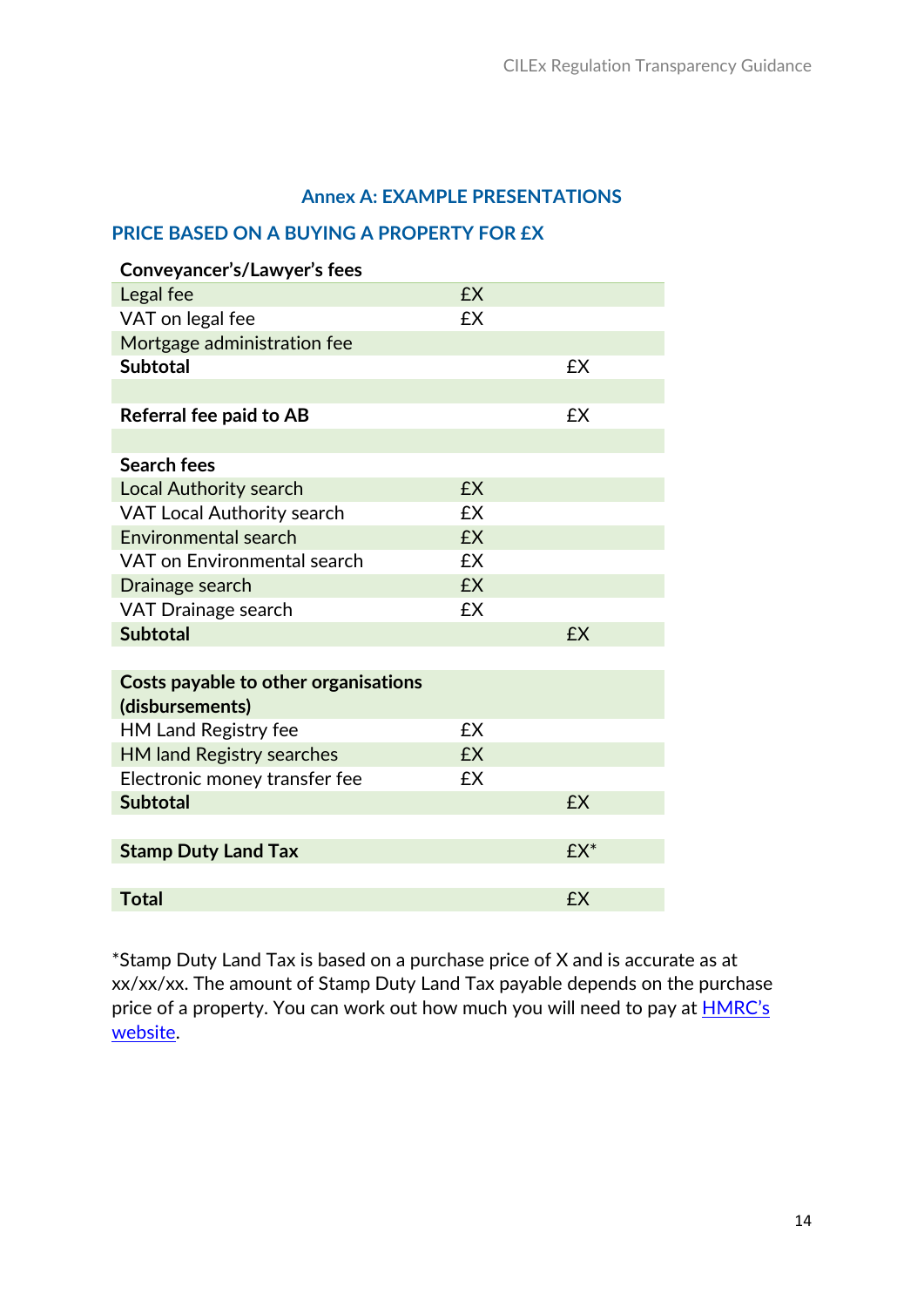#### **FIXED FEE**

We offer this service at a fixed fee of  $EX^*$ . This will be the total price of the service and includes both our fee and costs paid to other organisations which are known as disbursements. This fee breaks down as follows:

| <b>Legal fees:</b>                                               |                                  |  |  |  |
|------------------------------------------------------------------|----------------------------------|--|--|--|
| Our fee:                                                         | <b>£X</b>                        |  |  |  |
| VAT on our fee:                                                  | <b>£X</b>                        |  |  |  |
| <b>Subtotal</b>                                                  | <b>£X</b>                        |  |  |  |
|                                                                  |                                  |  |  |  |
| <b>Disbursements - Costs paid to other organisations</b>         |                                  |  |  |  |
| Taxes/Stamp Duty Land Tax** etc:                                 | <b>£X</b>                        |  |  |  |
| Other disbursement:                                              | <b>£X</b> (including VAT)        |  |  |  |
| Other disbursement:                                              | <b>£X</b>                        |  |  |  |
| Other disbursement:                                              | <b>£X</b>                        |  |  |  |
| <b>Total price</b>                                               | <b>£X</b>                        |  |  |  |
| or, if you cannot provide the exact cost of the disbursement(s): |                                  |  |  |  |
| <b>Disbursements - Costs paid to other organisations</b>         |                                  |  |  |  |
| Other disbursement:                                              | EX - EXX (final cost depends on) |  |  |  |
| Other disbursement:                                              | EX - EXX (final cost depends on) |  |  |  |
| Other disbursement:                                              | EX - EXX (final cost depends on) |  |  |  |
| <b>Total price</b>                                               | <b>£X</b>                        |  |  |  |
|                                                                  |                                  |  |  |  |

#### **Notes:**

\*This fee will only cover the services mentioned. If your case needs additional work that is not included, you will be told what the additional cost will be at the earliest possible time. Cases typically exceed the quoted fee when they are particularly complicated, for example, where there is a defective title, or a lease has to be extended when buying a leasehold property.

\*\*The amount of Stamp Duty Land Tax payable depends on the purchase price of a property. You can work out how much you will need to pay at [HMRC's website.](https://www.tax.service.gov.uk/calculate-stamp-duty-land-tax/#/intro)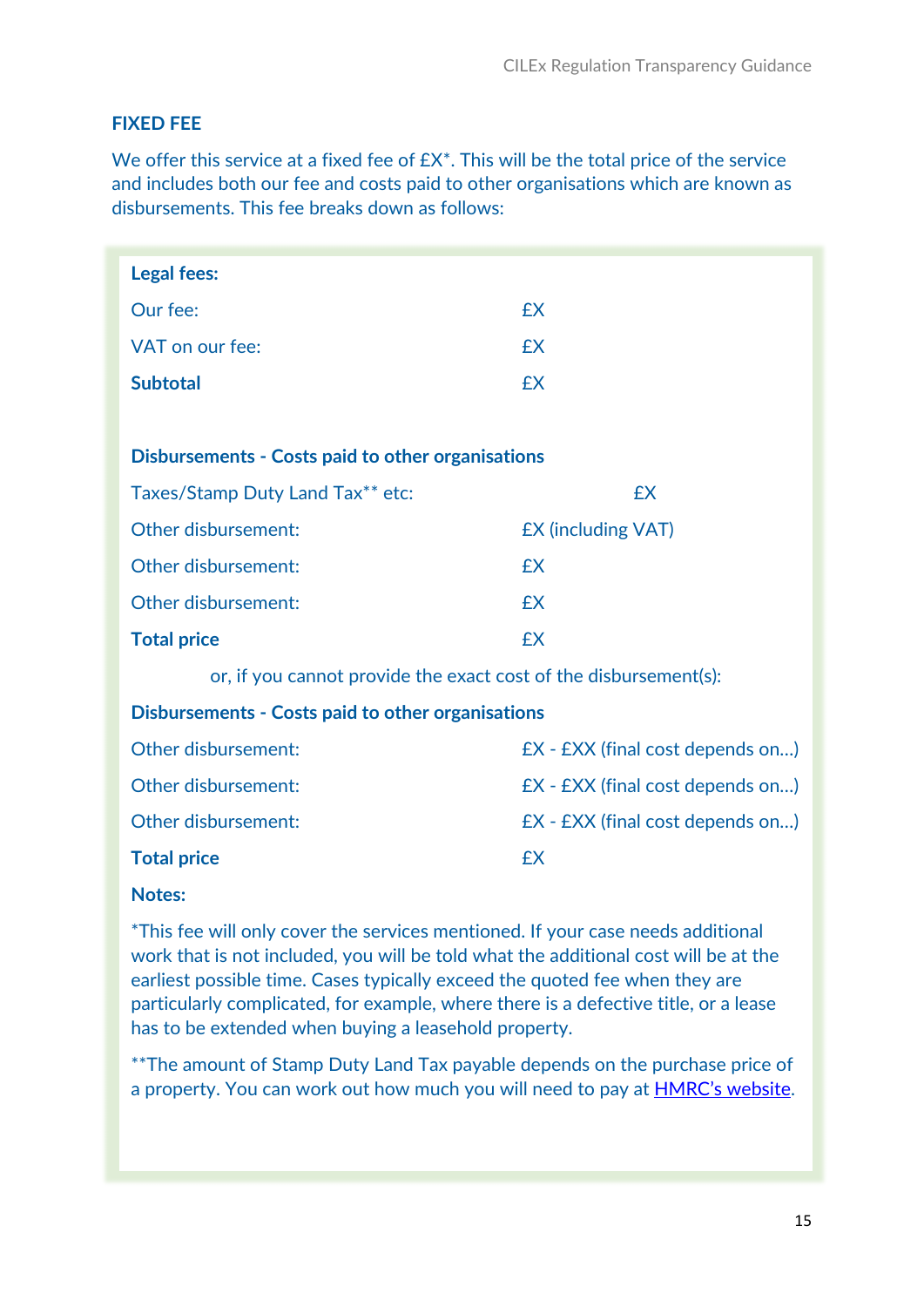#### **HOURLY RATE**

The hourly rates quoted below will depend on the experience of the lawyer dealing with the case.

#### **Type of work (for example sale of a freehold property)**

A typical house sale needs X – XX hours of the lawyer's time. The number of hours taken depends on the circumstances of your case and the experience of the person doing the work.

#### **The XXXXX team**

#### **Partner(s)**

Name (x years' experience) £X per hour

#### **Senior Associate(s)**

Name (x years' experience) £X per hour

#### **Other fee earner(s)**

Name (x years' experience) £X per hour

**Disbursements (costs payable to other organisations)**

Disbursement (Taxes/Stamp Duty Land Tax\* etc): £X - £XX (final cost depends on……………)

Disbursement: £X - £XX (final cost depends on……………)

#### **Or**

Disbursement: £X (including VAT)

Disbursement: £X

#### **Notes**

All work carried out by trainees or other unqualified members of staff will be supervised by a senior/qualified lawyer. The cost for unqualified members of staff includes/does not include the cost of the senior member of staff reviewing the work before it is completed.

All hourly rates include VAT. Where VAT is payable on a disbursement it has been included in the price given.

\*The amount of Stamp Duty Land Tax payable depends on the purchase price of a property. You can work out how much you will need to pay at [HMRC's website.](https://www.tax.service.gov.uk/calculate-stamp-duty-land-tax/#/intro)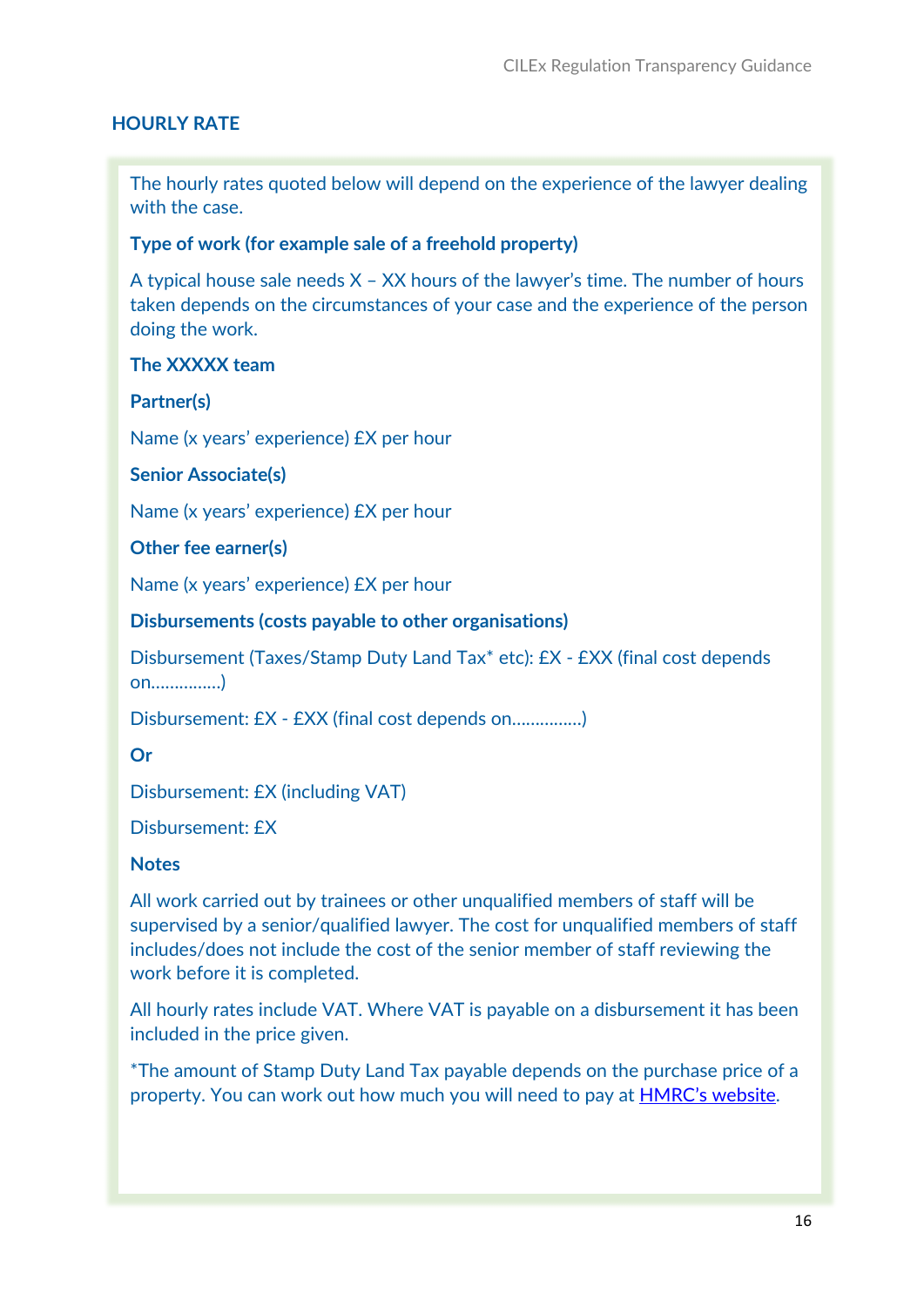#### **PROCESS FEE**

| <b>BEFORE EXCHANGE OF CONTRACTS</b> |
|-------------------------------------|
|                                     |

| Legal fees                                   |           |    |
|----------------------------------------------|-----------|----|
| Legal fees                                   | £X        |    |
| VAT (calculated at 20%)                      | <b>£X</b> |    |
| <b>Subtotal legal fees</b>                   |           | £X |
|                                              |           |    |
| Costs to other organisations (disbursements) |           |    |
| <b>Bankruptcy search</b>                     | <b>£X</b> |    |
| Local Authority searches (including VAT)     | £X.       |    |
| Land Registry Office copies (including VAT)  | £X.       |    |
| Environmental searches (including VAT)       | <b>£X</b> |    |
| Drainage search (including VAT)              | <b>£X</b> |    |
| Local searches (including VAT)               | <b>£X</b> |    |
| <b>Subtotal</b>                              |           | £X |

#### **AFTER EXCHANGE OF CONTRACTS AND BEFORE COMPLETION**

| <b>Legal fees</b>                            |                 |           |
|----------------------------------------------|-----------------|-----------|
| Legal fees                                   | £X              |           |
| VAT (calculated at 20%)                      | <b>£X</b>       |           |
| Subtotal legal fees                          |                 | £X        |
|                                              |                 |           |
| Costs to other organisations (disbursements) |                 |           |
| Telegraphic transfer (including VAT)         | <b>£X</b>       |           |
| <b>Subtotal</b>                              |                 | £X        |
|                                              |                 |           |
| <b>AFTER COMPLETION</b>                      |                 |           |
| <b>Legal fees</b>                            |                 |           |
| Legal fees                                   | £X              |           |
| VAT (calculated at 20%)                      | <b>£X</b>       |           |
| <b>Subtotal legal fees</b>                   |                 | £X        |
|                                              |                 |           |
| Costs to other organisations (disbursements) |                 |           |
| <b>Land Registration fee</b>                 | <b>£X</b>       |           |
| <b>Stamp Duty Land Tax</b>                   | £X <sup>*</sup> |           |
| <b>Subtotal</b>                              |                 | <b>£X</b> |
|                                              |                 |           |
| <b>TOTAL</b>                                 |                 | £X        |
|                                              |                 |           |

\*The amount of Stamp Duty Land Tax payable depends on the purchase price of a property. You can work out how much you will need to pay at **HMRC's website**.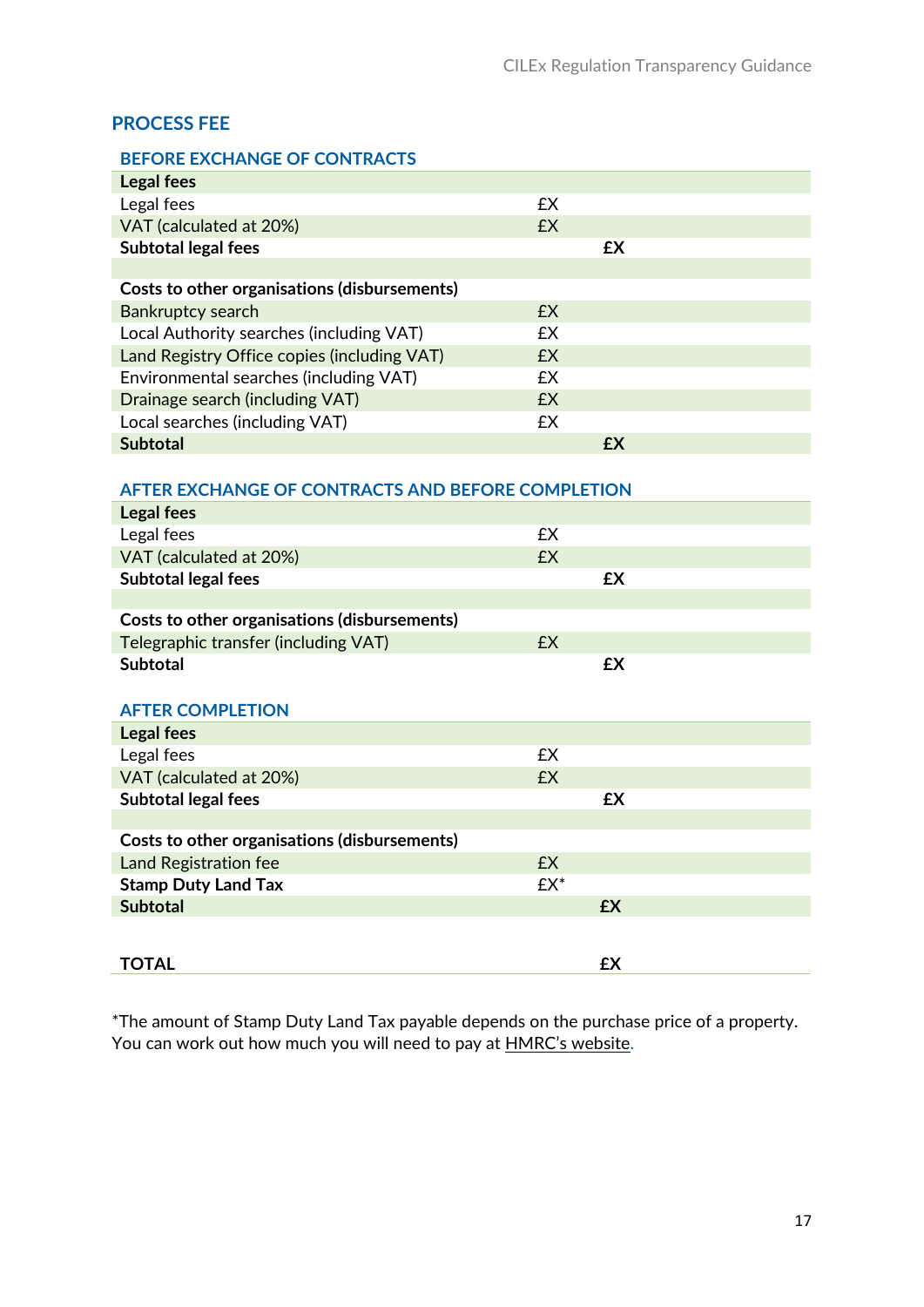#### **RANGE OF COSTS (menu approach)**

# **1.** Advice only –  $EX - EXX$ <br>This fee includes:

#### **This fee includes:**

- $\epsilon$  -consideration of the evidence against  $\epsilon$ • Consideration of the evidence against you
- $\overline{\phantom{a}}$  Advising on any defence that may be available to you be available to you be available to you be available to you be available to you be available to you be available to you be available to you be available to • Advising on any defence that may be available to you
- Advising you on whether to plead guilty or not guilty • Advising you on whether to plead guilty or not guilty
- Advising you on the likely outcome of the case (including sentencing) • Advising you on the likely outcome of the case (including sentencing)
- $\mathbf{r}$  and  $\mathbf{r}$  in your specific case  $\mathbf{r}$  in your specific case  $\mathbf{r}$ • Advising you of any other relevant factors in your specific case

#### **Note: Note:**

This fee does not include representation. This fee does not include representation.

This fee only applies to work up to a maximum of X hours. This type of work  $\frac{1}{2}$  hours. A charge of  $\frac{1}{2}$  hours. A charge of  $\frac{1}{2}$  per hours. This recognizes for a pplies for a discussion  $\frac{1}{2}$  in a charge of  $\frac{1}{2}$  in a charge of  $\frac{1}{2}$  in a charge of  $\frac{1}{2}$  in a charge www. This fee only applies to work up to a maximum of X hours. This type of work normally takes between X-X hours. A charge of £x per hour applies for additional work.

**4. Guilty plea and sentence (at magistrate's court) – from £X 2. Guilty plea and sentence (at magistrate's court) – from £X**

#### **This fee includes: This fee includes:**

- $\mathbf{r} = \mathbf{r}$  at court for submitting a guilty pleasant for subsequenting a guilty pleasant subsequenting a guilty pleasant subsequenting a guilty pleasant subsequenting a guilty pleasant subsequenting a guilty pleasant • Representing you at court for submitting a guilty plea and subsequent sentencing
- $\mathcal{S}$  in mitigation and mitigation mitigation  $\mathcal{S}$ • Submitting a plea in mitigation
- $\mathbf{r}$  and the sentence on whether the sentence the sentence of  $\mathbf{r}$ • Advising you on whether to appeal the sentence

#### **Note**: **Note**:

This fee only covers a single offence that is dealt with at Magistrates Court. It does not complete that are referred to contract for court. This fee only covers a single offence that is dealt with at Magistrates Court. It does not cover the cost for cases that are referred to Crown Court.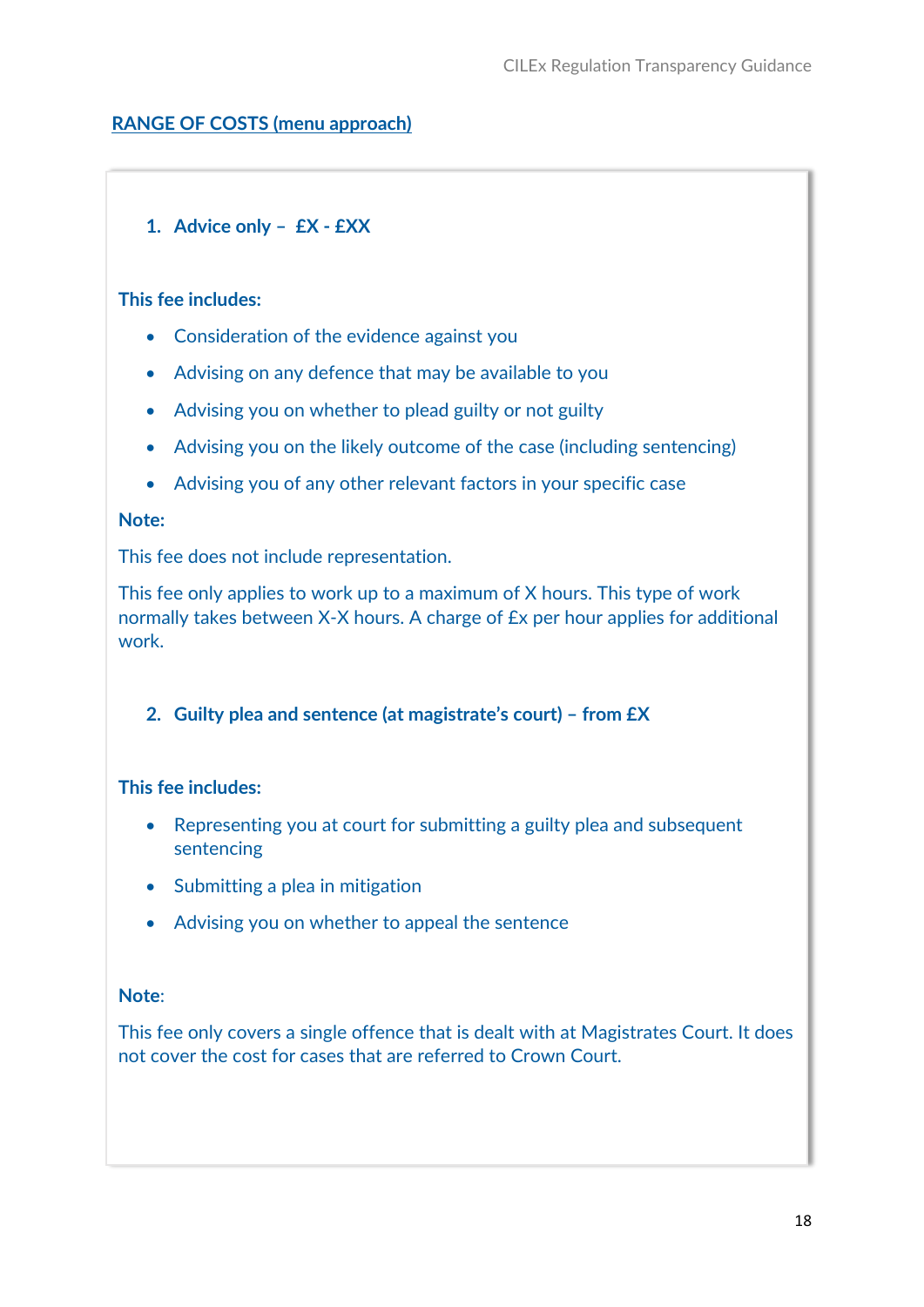#### **RANGE OF COSTS (representation)**

We can represent you in mediation and help you to try to resolve your dispute.

You will normally need to instruct us X weeks before the mediation (Y weeks before if your case is complex).

We can carry out all the work needed to prepare for the mediation for a fixed fee of  $EX - EX$  ( $EX - EX$ ) if the mediation will be complex). We will agree the fixed fee with you before we start preparation. This is based on your instructions at that time.

If you want us to only do the preparation work, but not attend the mediation, the fee above will apply as well.

We will attend the mediation for a fixed fee of £X for the day. If it takes longer than a day, we will charge an additional rate of £X per hour, if less than a full day. If the mediation will take several days, we will charge the fixed daily rate for each day.

If the mediation is cancelled more than X weeks before, we will charge X% of the fixed fee. If it is cancelled less than X weeks before, we will charge X% of the fixed fee.

All our fees include VAT.

**Disbursements** - There will be costs payable to other organisations known as disbursements:

**£X**

**£X** 

#### **Note:**

If your instructions change, for example you tell us later that there are additional witnesses or further evidence to be considered, this may change the overall cost of your case, as work may take longer to complete than anticipated when you first instructed us.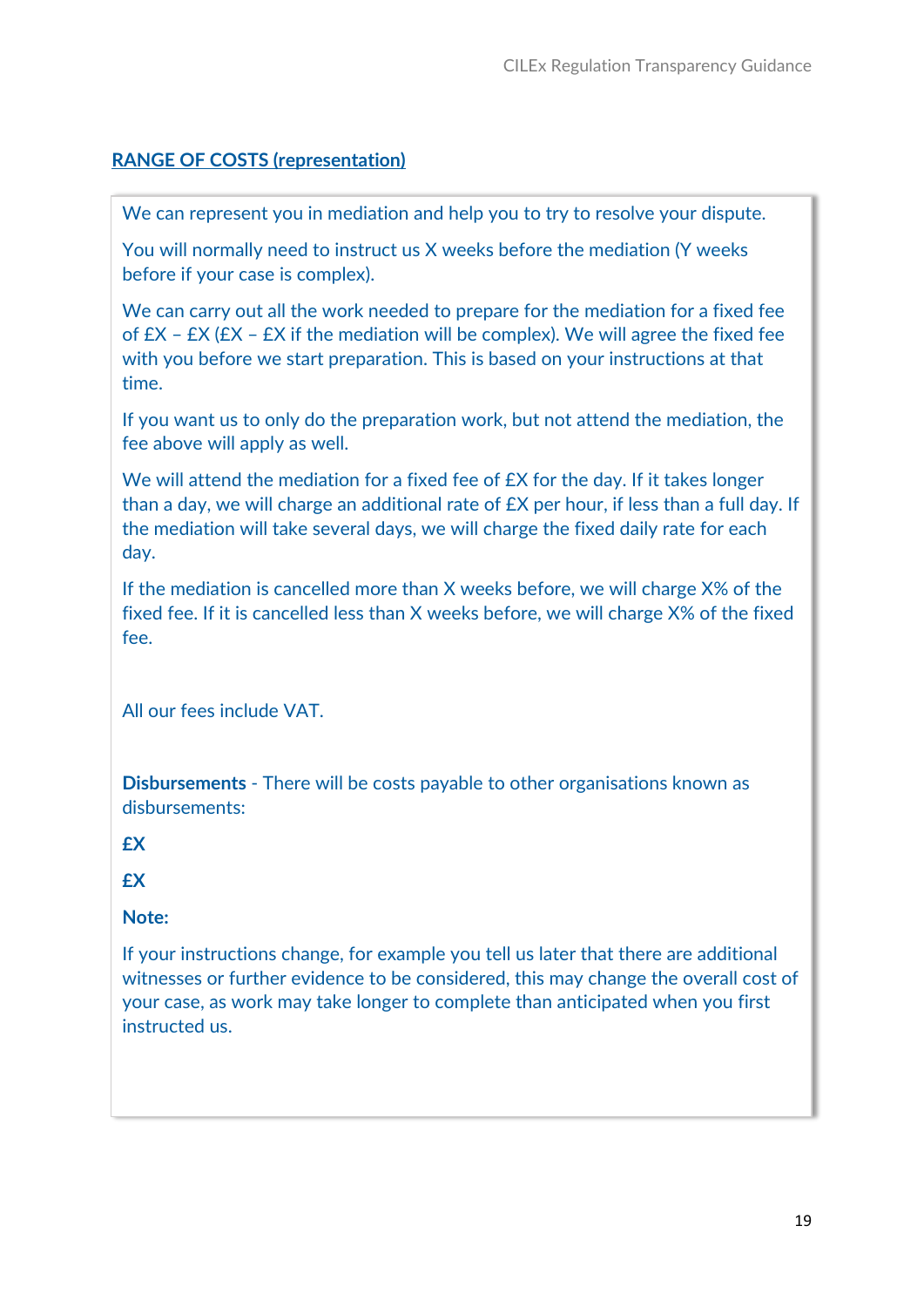# **Annex B: EXAMPLE TEMPLATES**

# **CONVEYANCING COST ESTIMATE TEMPLATE**

# Conveyancer's fees • Legal fee

- VAT on legal fee
- Mortgage administration fee (if any)

#### Referral fee (if any)

- Amount of referral fee paid
- Recipient of referral fee

#### Search fees

- Search fees
- VAT on search fees

#### • Subtotal (or just this figure)

• Subtotal (or just this figure)

#### Costs payable to other organisations (Disbursements)

#### Purchase

- HM Land Registry fee
- HM Land Registry searches
- Electronic money transfer fee

#### Sale

- Official copies
- Electronic money transfer fee

#### Stamp Duty Land Tax (on purchase)

• Likely Stamp Duty Land Tax (SDLT)\*

- Subtotal (or just this figure)
- Subtotal (or just this figure)
- Total (This will give clients a clear understanding of the total cost of the transaction and so the full funds the client will need to complete it.)

**Note**: In the unlikely event your case will exceed this cost, you will be informed of this as early as possible. Cases typically exceed the quoted fee when they are particularly complicated, for example…

**\***SDLT depends on the purchase price. You can work out how much you will need to pay at [HMRC's website.](https://www.tax.service.gov.uk/calculate-stamp-duty-land-tax/#/intro)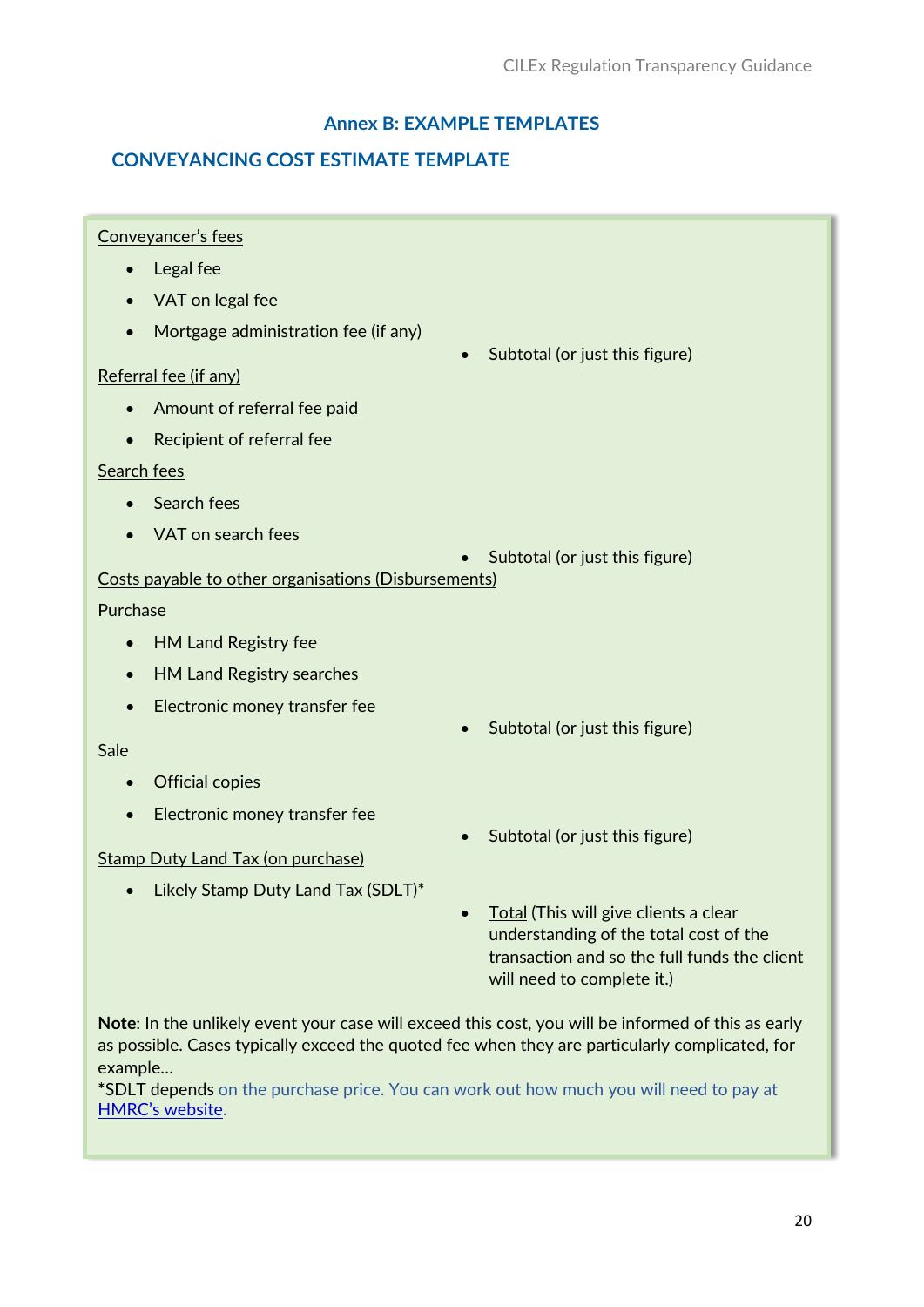#### You may consider collecting the following information to help generate a conveyancing estimate (This list is not exhaustive).

Whether:

- a first-time buyer
- a re-mortgage
- freehold or leasehold
- a new build
- first registration of title
- a mortgage or not
- an Islamic mortgage
- the purchase is a primary residence, buy to let, or second/holiday home
- multiple owners
- a shared ownership scheme
- using a help to buy scheme
- purchase under right to buy
- purchase at auction
- property has been repossessed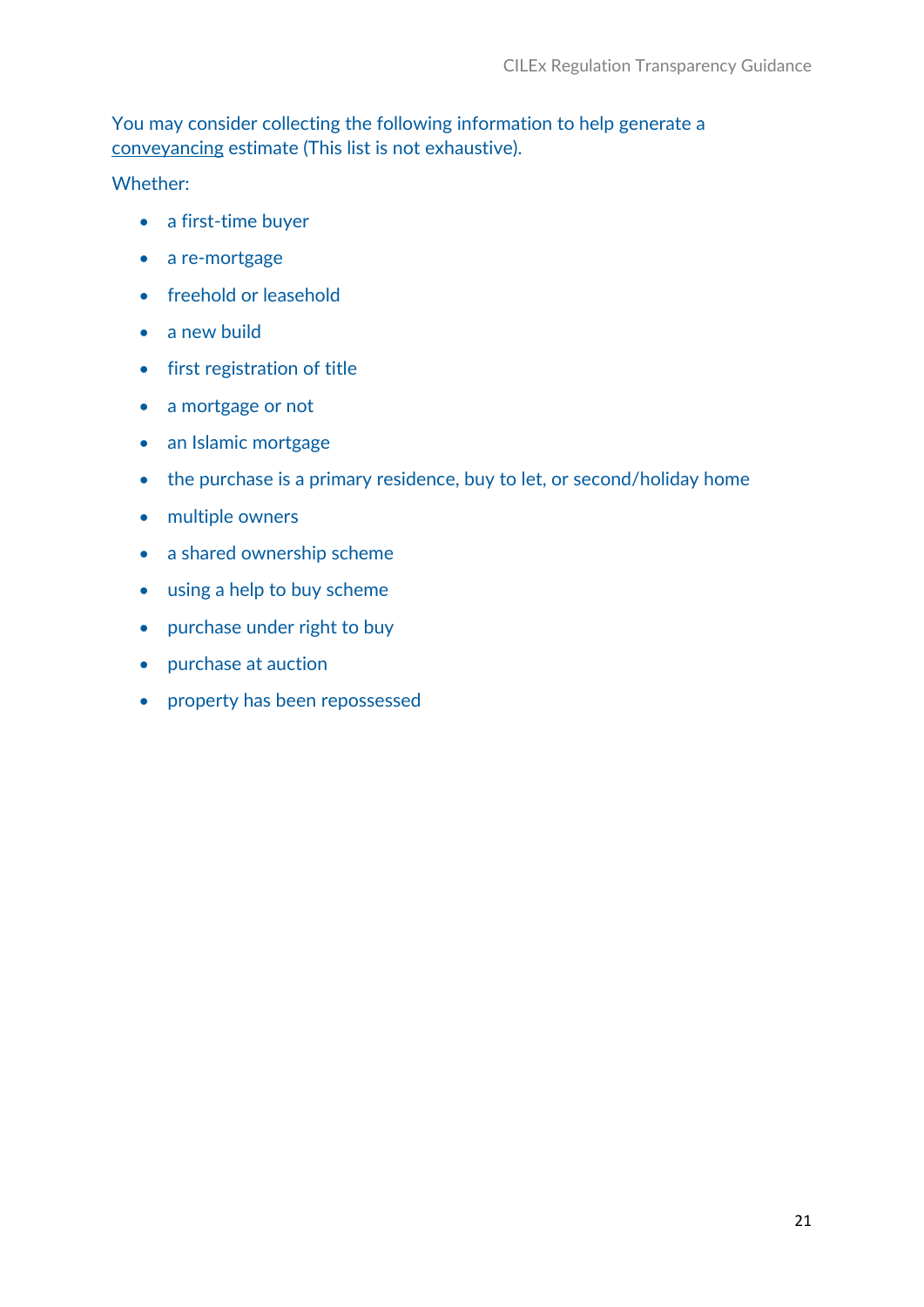#### **PROBATE COST ESTIMATE TEMPLATE (FIXED FEE)**

#### Legal fees

- Legal fee for grant of probate only
- VAT on legal fee for grant of probate
- o Subtotal
- Legal fee for estate administration • VAT on legal fee for estate administration
- o Subtotal
- 

Disbursements (costs payable to other organisations)

• Likely disbursements

o Total (This will give clients a clear understanding of the total cost of the transaction and so the full funds the client will need to complete it.)

#### Inheritance tax

Inheritance tax may be payable, and you can find further information at Gov.UK.

**Note:** In the unlikely event your case will exceed this cost, you will be informed of this as early as possible. Cases typically exceed the quoted fee when they are particularly complicated, for example…

You may consider collecting the following information to help generate a probate estimate (this list is not intended to be exhaustive):

- whether there is a will and if it has been located
- identity of inquirer and, if they are not an executor, whether all executors have died or refused to act
- estimated value of assets
- whether there is property in the estate
- whether any property is outside England and Wales
- whether the grant of probate is likely to be contested
- number of actual assets/ liabilities apart from properties and their value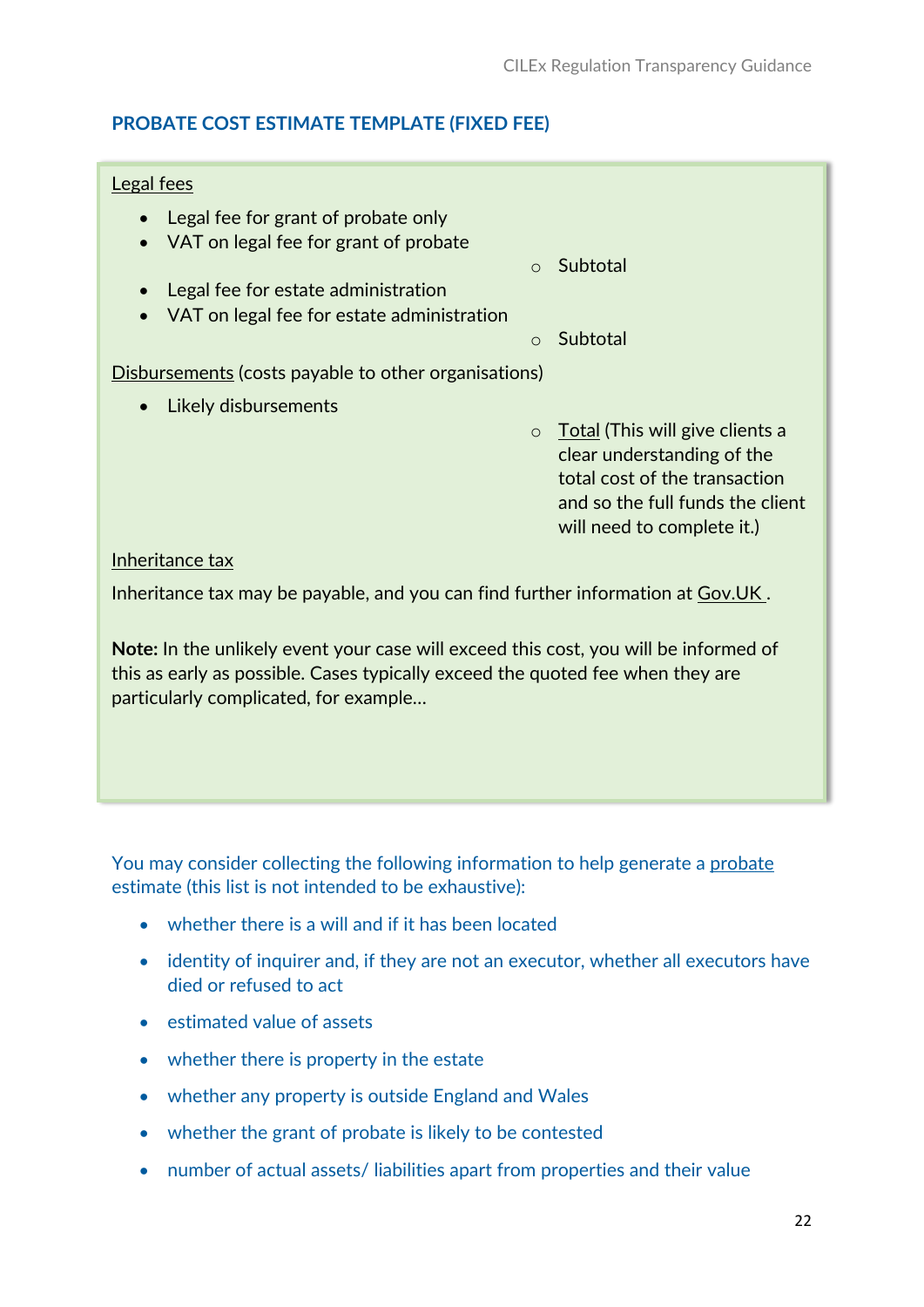- number of properties and their value
- number of beneficiaries
- are any of the beneficiaries lacking capacity under the Mental Health Act or minors
- are there any trusts in the will
- is the estate a taxable one or not
- whether any gifts were made in lifetime
- any missing beneficiaries
- any forensic work needed to create family tree under intestacy.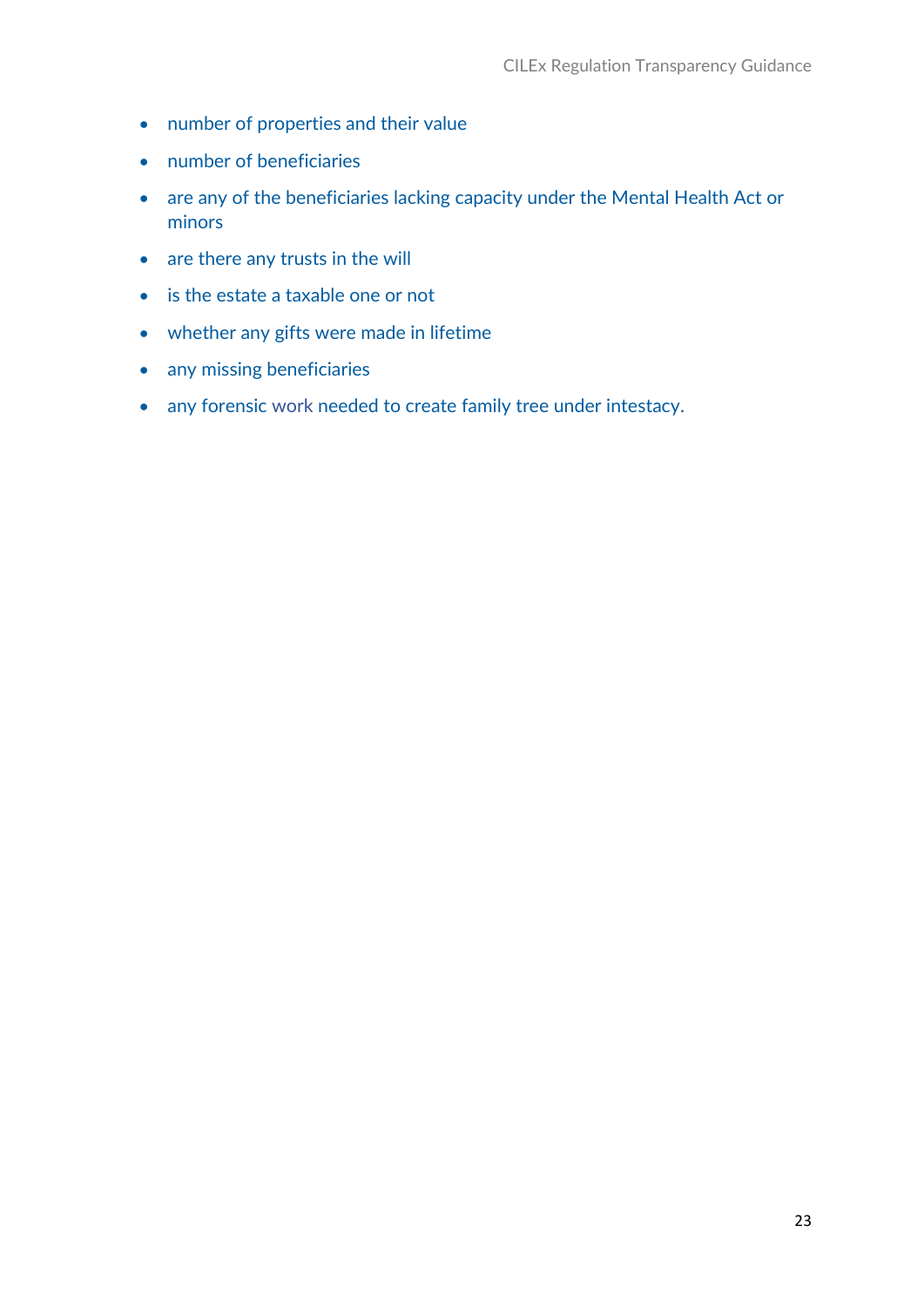#### **Annex C: IMMIGRATION: hourly rate and service example**

#### **Application for leave to remain**

#### **Hourly rate: £ X**

On average, this type of work takes between X-X hours to do, so average costs are between £x and £x. All costs include VAT unless specifically stated.

The exact number of hours it will take to do the work depends on what your case involves. Such as:

- The amount of supporting evidence that we need to look at
- Which language(s) you speak
- Whether you are applying with other dependants

If you are able to provide sufficient evidence at our first meeting and clearly meet the applicable Immigration Rules, the cost is likely to be at the lower end of this range.

#### **The services include the following work:**

- discussing your circumstances in detail and advising whether this is the best application for you to make and what other options may be available to you;
- giving you advice about the requirements of immigration law and whether you meet the criteria;
- if you do not meet certain criteria, advising if there is anything that can be done, how to do this which usually takes X hours;
- considering your supporting evidence, which we anticipate will take X to XX hour[s\\*;](https://www.sra.org.uk/solicitors/guidance/ethics-guidance/transparency-in-price-and-service/#note3)
- where necessary, helping you get further evidence (such as medical records and bank statements), including taking statements of any witnesses;
- preparing your application and submitting it on your behalf, which we anticipate will take X hours;
- If the Home Office ask you to go to an interview, we will give you clear advice (and discuss the possibility of us going with you). This could be between X and X hours of work.
- giving you advice about the outcome of the application and any further steps you need to take.

\*the amount of hours depends on the number of documents, whether they need to be translated, whether anything is missing and how long it will take to get the missing documents.

**Disbursements (not included in the costs set out above):**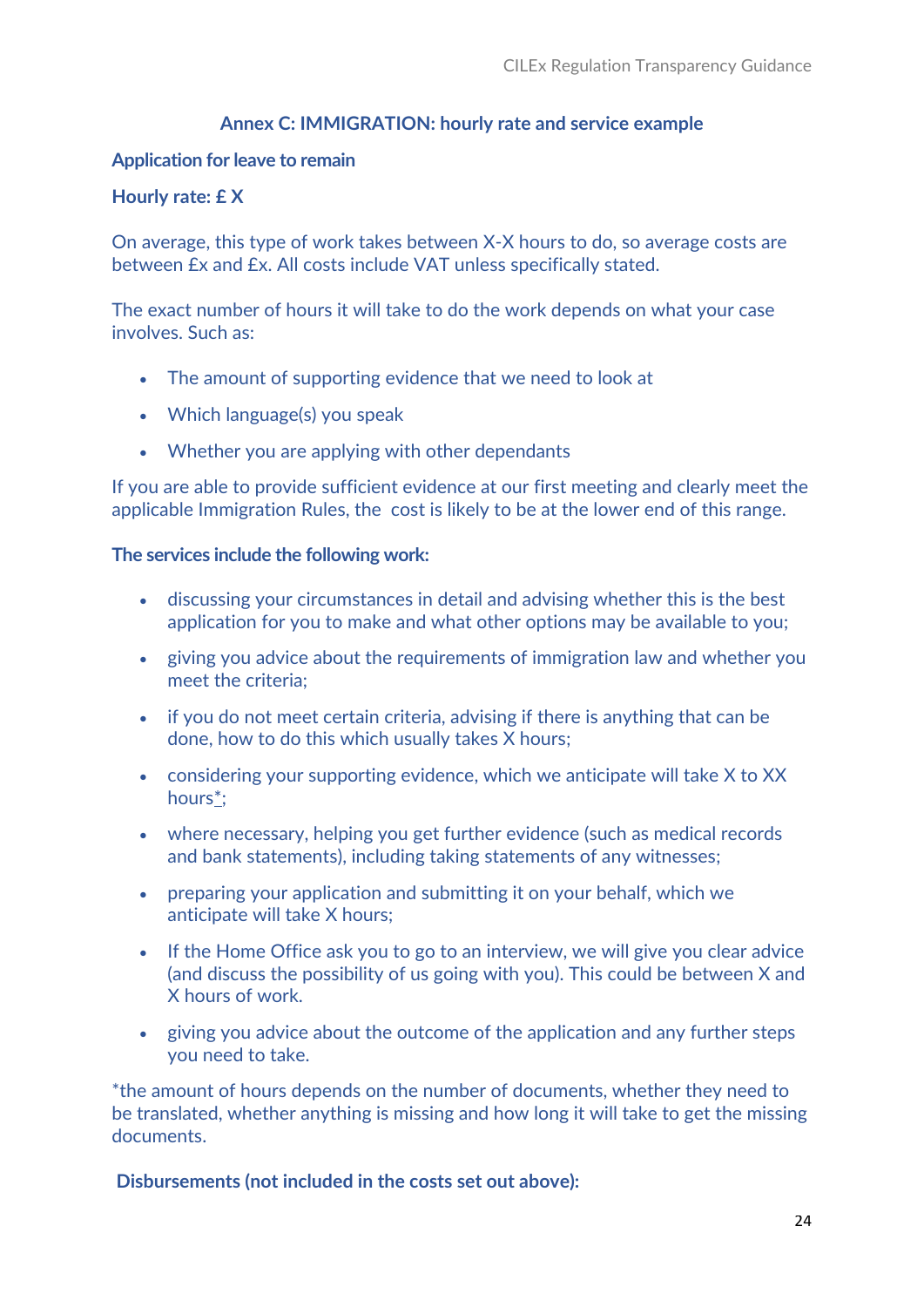Disbursements are costs that are payable to third parties, such as visa fees. We handle payment of disbursements for you so your case runs more smoothly.

- Interpreters fees at  $EX$  per hour. This kind of application will normally require between X-X hours with an interpreter, depending how complicated your case is;
- Independent expert reports such as medical experts. These are not always needed and we will let you know as soon as possible if we think you need one;
- If there is an interview and we do go with you, there will be additional disbursements to pay for our travel expenses.

The costs quoted here do not include:

- Any [Home Office fees](https://www.gov.uk/government/publications/visa-regulations-revised-table) for making the application. You will pay these to the Home Office directly as part of the application process.
- Where the Home Office refuse your application, advice and assistance for any appeal

#### **The time the application will take**

We cannot guarantee how long the Home Office will take to process your application. [We suggest you read the current processing times.](https://www.gov.uk/visa-processing-times)

We can usually submit this type of application within X weeks of you instructing us, but we will let you know as soon as we can if it is likely to take longer.

Please note the anticipated number of hours and fees are an estimate. All applications are likely to vary, and we can give you a more accurate estimate once we have more information about your specific case.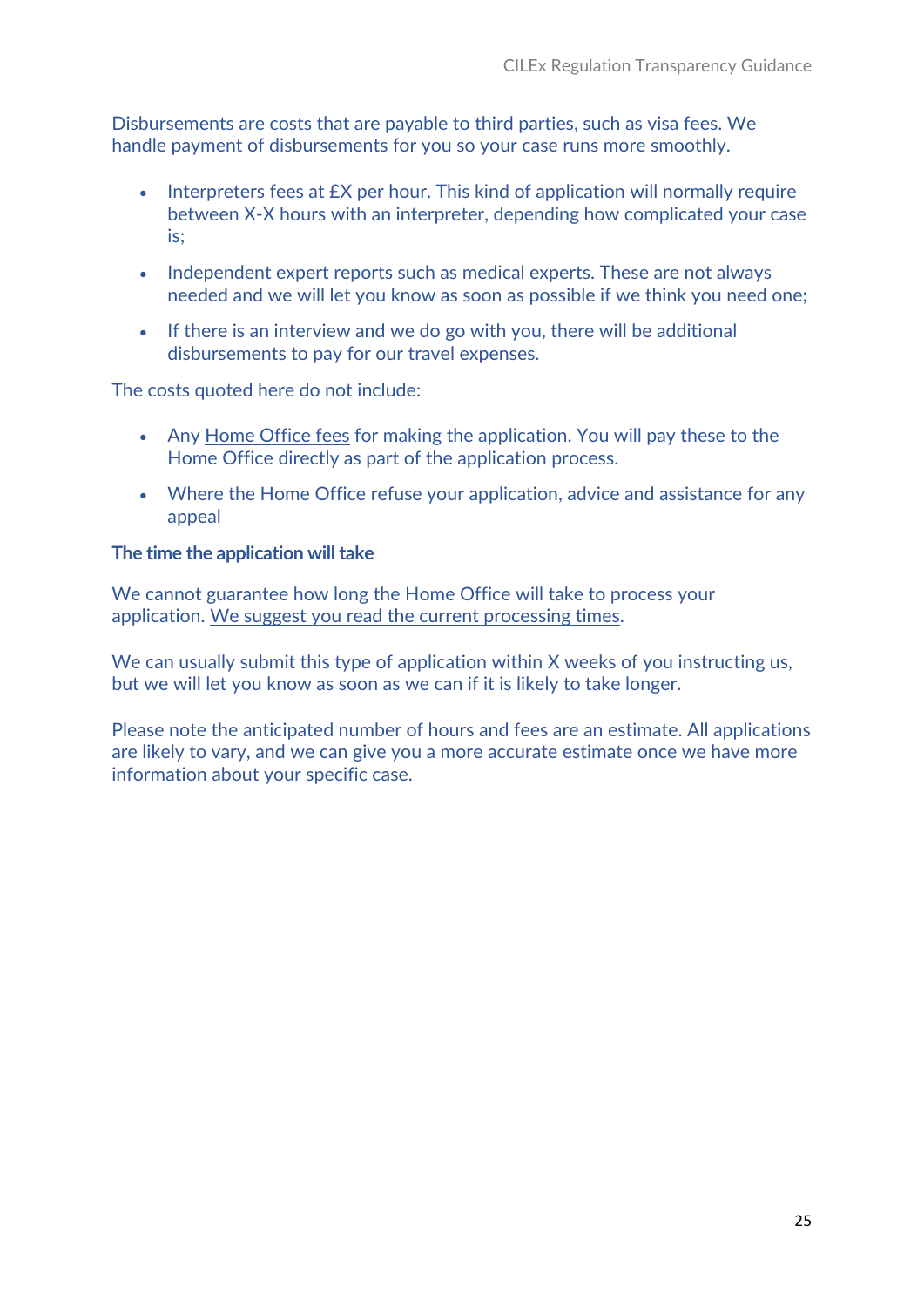#### **Annex D: SERVICE INFORMATION PROVISION EXAMPLE**

#### **CONVEYANCING – PURCHASE**

#### **What our price includes**

Our prices include all the work needed to buy your home. This includes registration at the Land Registry and dealing with payment of Stamp Duty Land Tax.

#### **How long the purchase will take**

The time taken from the seller accepting your offer to buy, to completing the purchase of your new home, depends on several things. On average it takes between X to Y weeks.

The number of houses in the chain will affect the time it takes. If you are buying a new build home, with a mortgage, it will typically take X weeks. If you are buying a leasehold property and an extension of the lease is needed, the time for completing the purchase will take X to Y weeks longer.

#### **Stages of the buying process**

- Take your instructions and give you first advice
- Check your finances are in place to pay for the purchase and contact the mortgage lender's lawyer if needed
- Receive the contract from the seller's lawyer and advise you about it
- Carry out searches
- Obtain further documents if needed, such as planning permissions
- Ask the seller's lawyer questions to clarify issues seen in the documents
- Advise you about the documents and other information received
- Receive the deposit money from you
- Explain the mortgage obligations to you
- Organise for you to sign the final contract
- Agree the date that the purchase will be completed, and you will be able to move in to your new home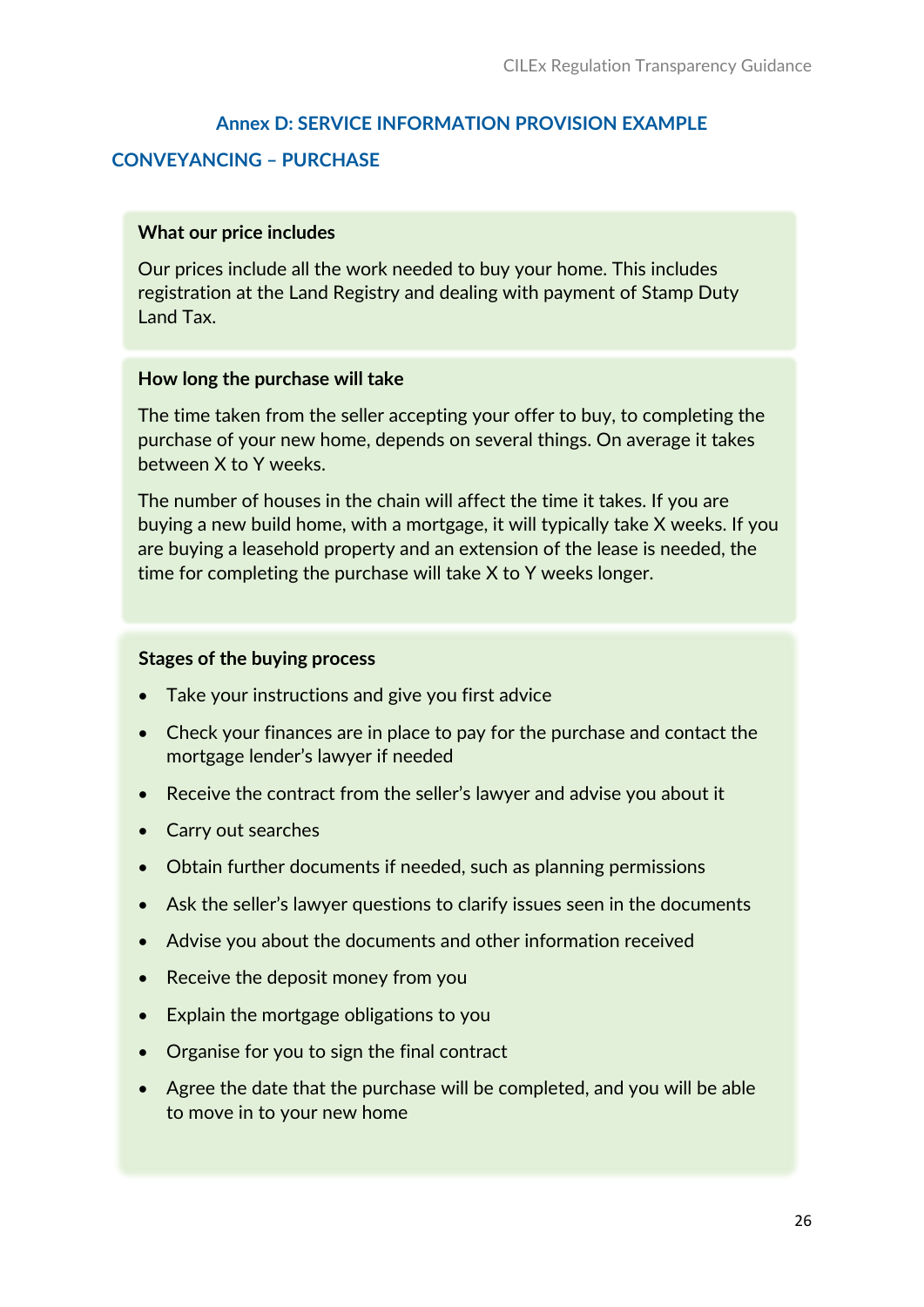- Exchange contracts, your signed contract is sent to the seller's lawyer and the seller's signed contract is sent to us. Tell you about this.
- Arrange for the lender to send us the mortgage money and for you to send us any other money needed
- Complete the purchase so you own your new home
- Carry out the work needed to pay the Stamp Duty Land Tax
- Carry out the work needed to apply to register the property at the Land Registry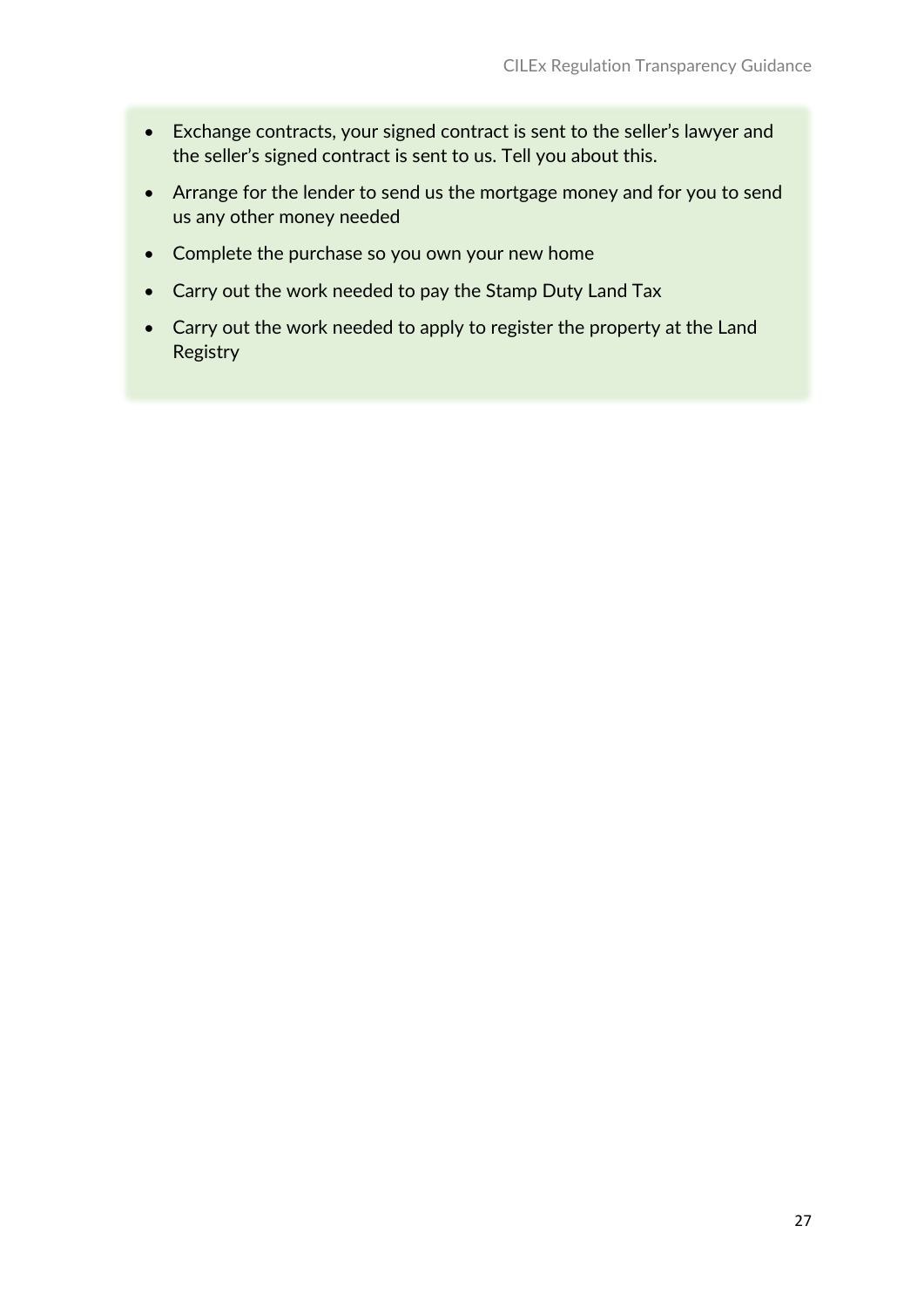#### **Annex E: EXAMPLE PRESENTATION**

#### **PROFESSIONAL INDEMNITY INSURANCE (PII) AND**

#### **COMPENSATION ARRANGEMENTS**

We are specialist and authorised by CILEx Regulation to provide legal services in X (and Y) area(s) of law.

Not all areas of law must be authorised. This includes Z and we also provide these legal services.

We have Professional Indemnity Insurance which covers all legal services that we provide. This insurance ensures that you do not lose out financially in the unlikely event that the firm makes a mistake.

The CILEx Regulation Compensation Arrangements provide additional protection if legal services are provided in X (and Y) area(s) of law. Payments under the scheme are discretionary and subject to meeting certain criteria.

| Areas of Law provided by<br>this firm                | <b>Covered by Insurance</b> | Covered by<br><b>CILEx Regulation</b><br><b>Compensation Arrangements</b> |
|------------------------------------------------------|-----------------------------|---------------------------------------------------------------------------|
| <b>Probate (including Estate)</b><br>Administration) |                             |                                                                           |
| <b>Wills</b>                                         |                             |                                                                           |
| Trusts                                               |                             |                                                                           |

| Areas of Law provided by<br>this firm        | <b>Covered by Insurance</b> | Covered by<br><b>CILEx Regulation</b><br><b>Compensation Arrangements</b> |
|----------------------------------------------|-----------------------------|---------------------------------------------------------------------------|
| Conveyancing (residential<br>and commercial) |                             |                                                                           |
| <b>Landlord and Tenant</b>                   |                             |                                                                           |
| <b>Wills</b>                                 |                             |                                                                           |